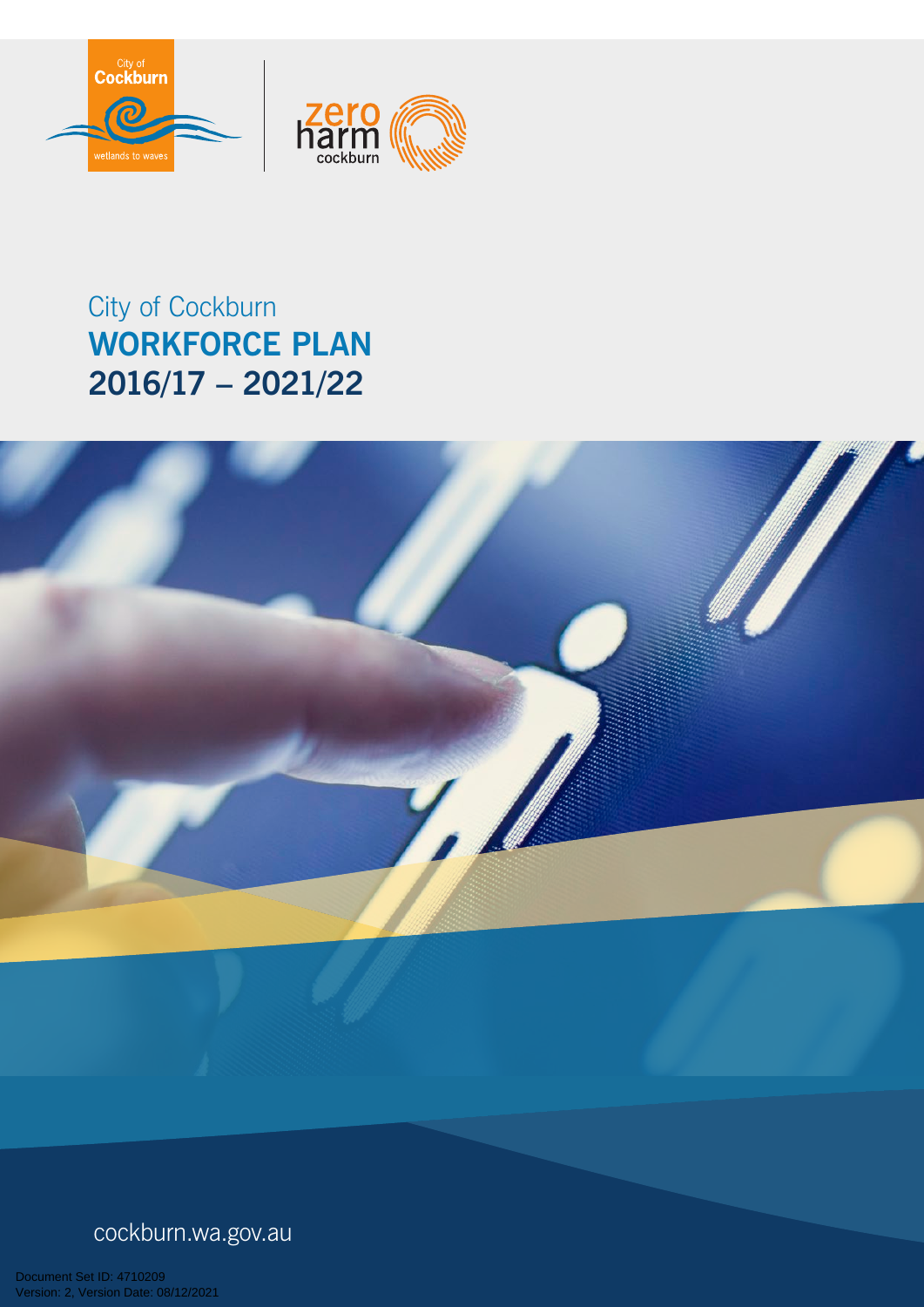#### **Contents**

| 1                       | <b>Executive Summary</b>                                             | 3              |
|-------------------------|----------------------------------------------------------------------|----------------|
| $\overline{\mathbf{c}}$ | What is Workforce Planning and Why is it Important                   | 4              |
| 3                       | Developing the Workforce Plan                                        | 5              |
|                         | 3.1 Analysis of Internal Workforce                                   | 6              |
|                         | 3.2 Analysis of Economic Conditions                                  | $\overline{7}$ |
|                         | 3.3 Analysis of Internal Environment                                 | 8              |
|                         | 3.4 Analysis of External Environment                                 | 9              |
|                         | 3.5 Implications of the Strategic Community Plan                     | 10             |
|                         | 3.6 Review of current City Strategies that support or impact upon    |                |
|                         | <b>Workforce Planning</b>                                            | 11             |
| 4                       | <b>Strategies to Meet Future Workforce Needs</b>                     | 12             |
|                         | 4.1 Long term Financial Plan                                         | 13             |
|                         | 4.2 Gaps, Issues and Risks                                           | 13             |
|                         | 4.3 Staffing forecast                                                | 13             |
| 5                       | Monitoring and Evaluation of Outcomes                                | 14             |
|                         | 5.1 Strategic Community Plan and Workforce Planning outcomes         | 14             |
|                         | 5.2 Workforce and Organisation Performance Indicators                | 15             |
|                         | 5.3 Risk indicators reduction                                        | 15             |
|                         | 5.4 Risks and actions to mitigate these determined                   | 15             |
|                         | 5.5 Cost modelling/workforce costing and budget allocation           | 15             |
|                         | 5.6 Outcome/performance measures                                     | 15             |
|                         | 5.7 Business case developed and endorsed                             | 16             |
|                         | 5.8 Corporate Business Plan                                          | 16             |
| <b>Diagrams</b>         |                                                                      |                |
| Diagram 1               | The Five key focus areas of the Strategic Community Plan             | 3              |
| Diagram 2               | The Divisional and Unit structure of the City of Cockburn            | 4              |
| Diagram 3               | <b>Workforce Plan Process</b>                                        | 5              |
| Diagram 4               | Full Time FTE Count as at 31 January 2016                            | 6              |
| Diagram 5               | Part Time FTE Count as at 31 January 2016                            | 6              |
| Diagram 6               | FTE Count by Division as at 31 January 2016                          | 6              |
| Diagram 7               | Head Count by Gender and Age as at 31 January 2016                   | 6              |
| Diagram 8               | Head Count of employees who self-identify as at 31 January 2016      | 7              |
| Diagram 9               | Gender Distribution in senior leadership roles as at 31 January 2016 | 7              |
| Diagram 10              | City of Cockburn Turnover Rates 07/08 - 14/15                        | 7              |
| Diagram 11              | Annual Growth in Capital Expenditure                                 | $\overline{7}$ |
| Diagram 12              | Monthly Growth in private new Capital Expenditure                    | 8              |
| Diagram 13              | Unemployment Rates WA vs Rest of Australia                           | 8              |
| Diagram 14              | The Seven Human Resource Strategic Objectives                        | 12             |
| Diagram 15              | Key Outcomes of the Learning and Development Plan                    | 13             |
| Table 1                 | FTE Growth 2015/16 - 2021/22                                         | 14             |
| Appendix 1              | 2017 - 2022 Staff Forecast                                           | 17             |
| Appendix 2              | The Seven Human Resource Strategic Objectives                        | 29             |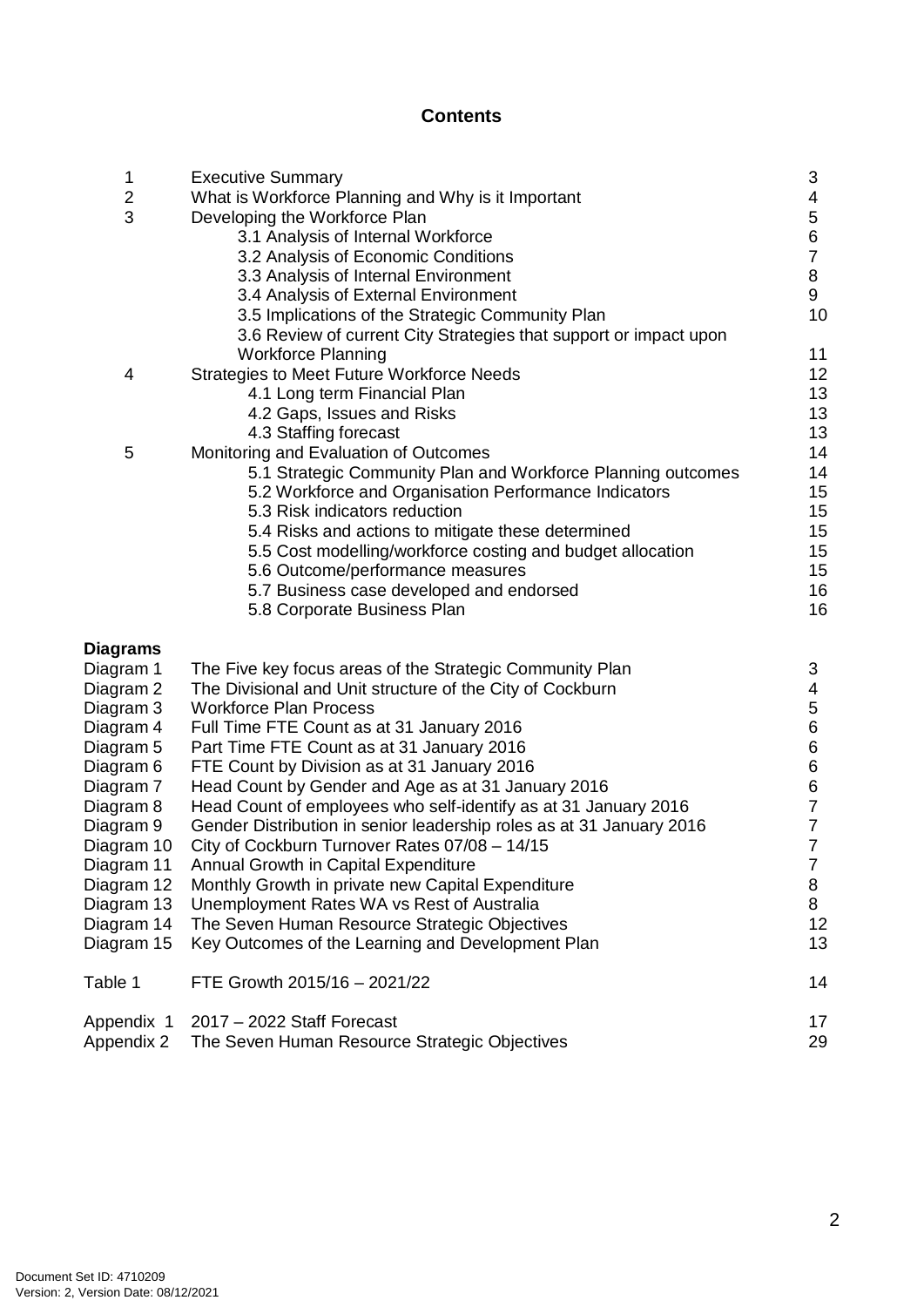#### 1. **Executive Summary**

- This Workforce Plan forms part of the City of Cockburn's Integrated Planning Framework. The framework begins with the Strategic Community Plan which has been developed to cover the period 2016 – 2026. This defines a long term vision, aspirations and strategic priorities for the community. Five key focus areas are examined in the Strategic Community Plan.
- The down turn in the WA economy's reliance on the resources sector has created significant liquidity in the labour market.
- Lag indicators such as staff turnover rates and exit interview surveys, and lead indicators such as the 2015 Employee Survey, indicate a strongly engaged, positive and stable workforce.
- City workforce demographic data indicates a growing proportion of the workforce in the retirement, or close to retirement, age brackets. This requires a renewed focus on succession planning.
- Female representation in senior leadership roles is still lower than optimum.
- The opening of the City's new Recreation Centre in early 2017 will see a significant increase in both FTE and headcount.
- The City is continuing to grow at an above average rate, compared to many metropolitan Councils, placing further expectations on current and anticipated resources.
- The labour required to meet these increased expectations will see total FTE increase by 131 over the 2016 – 2022 period.



**Diagram 1** The Five key focus areas of the Strategic Community Plan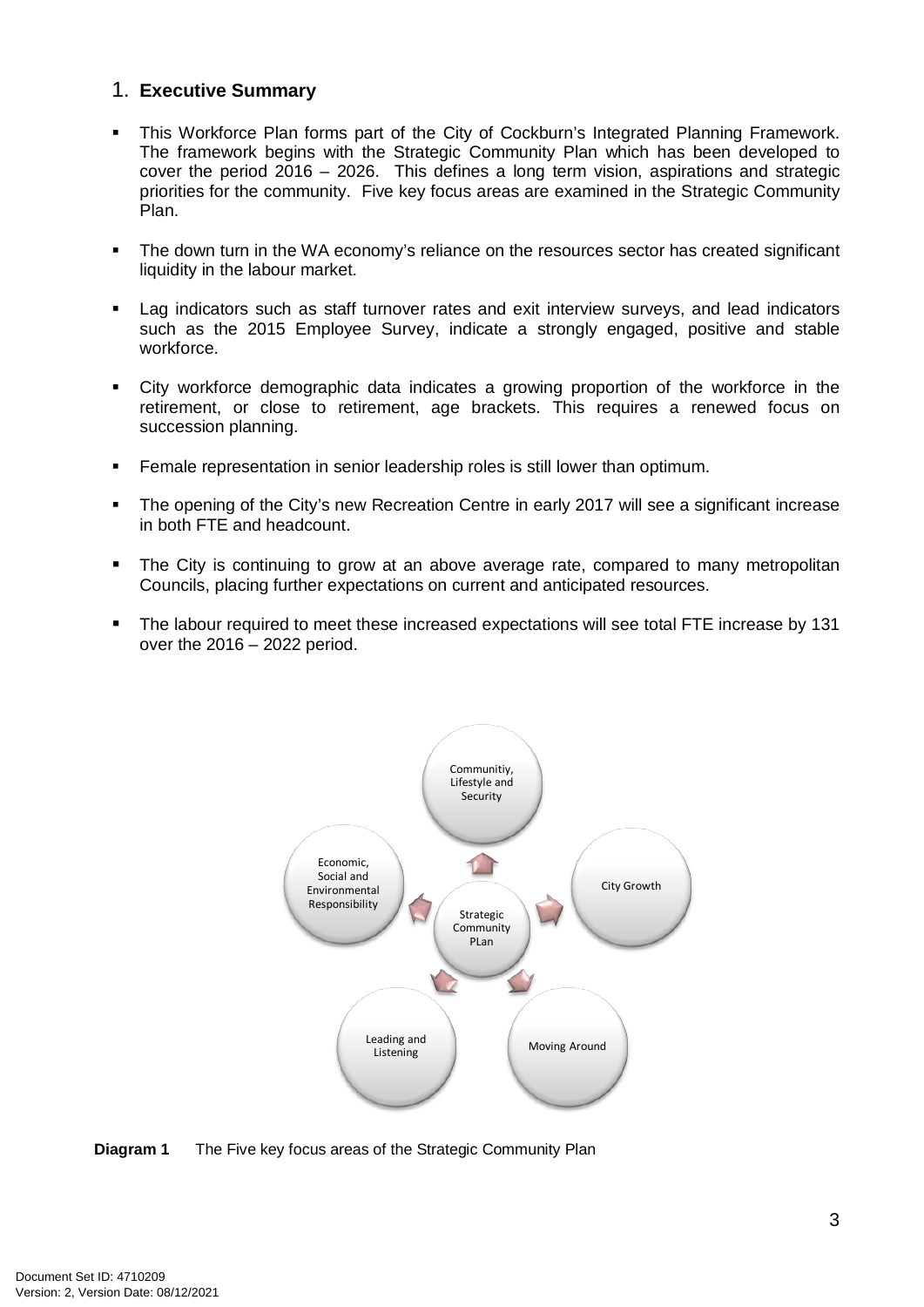#### 2. **What is Workforce Planning and Why Is It Important?**

Workforce planning is one of the core components of the WA Department of Local Government Integrated Planning and Reporting Framework. The Workforce Plan is an informing strategy to both the Strategic Community Plan and Corporate Business Plan. By definition, Workforce Planning is "a continuous process of shaping the workforce to ensure that it is capable of delivering organisational objectives now and in the future" (1).

The Workforce Plan will allow the City of Cockburn to set its priorities within its resourcing capacity and deliver short, medium and long term community priorities and aspirations. It is a plan that is continually evolving to ensure the City has the right people in the right place at the right time.

The City of Cockburn is administered through a structure of five Divisions, eighteen Business Groups and over forty Service Units. These units are managed by a Chief Executive Officer, Directors, Strategic Business Unit Managers and other managers. The structure is changed when the City embarks on new business opportunities, divests itself of service functions or when there is a need to reorganise functions into different units for better management.

The structure also ensures that the City complies with the obligation imposed on it by Section 5.2 of the Local Government Act, 1995, (the Act) which prescribes that the Council "…is to ensure that there is an appropriate structure for administering the local government."



**Diagram 2** The Divisional and Unit structure of the City of Cockburn

**(1) Australian National Audit Office (2004), ANAO Audit Report No.55 2004–05: Workforce Planning, Commonwealth of Australia).**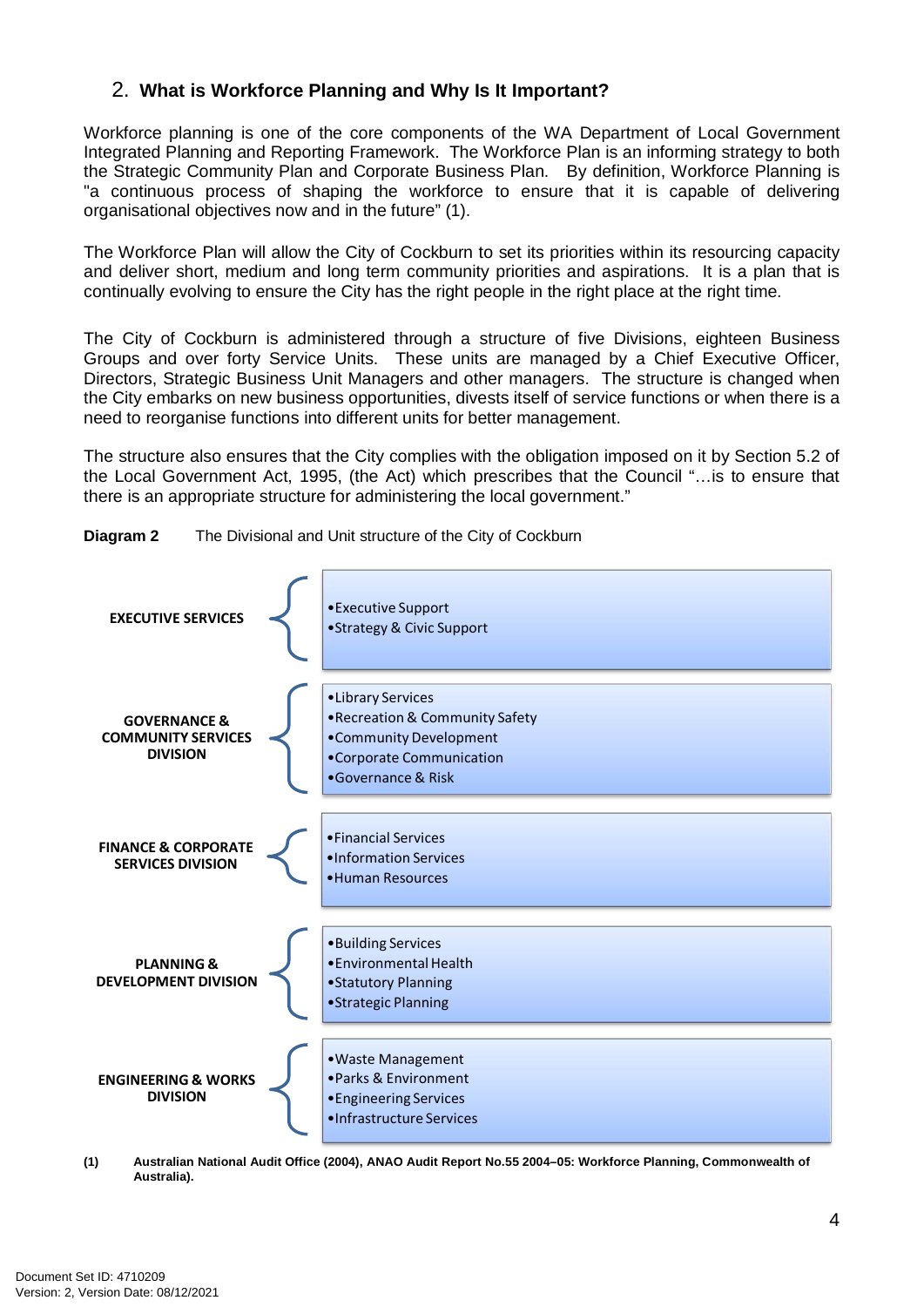#### 3. **Developing the Workforce Plan**

The City of Cockburn undertook a six step process in developing the City's 2017 – 2022 Workforce Plan.





Each step of the Workforce Plan Process required the making of a number of assumptions, the asking of challenging questions and a critical, impartial analysis of the City's structure, performance, aspirations and human resource management strategy. These will be identified and discussed throughout the following commentary on the City's approach to the six steps.

Steps 1 through 4 were undertaken by Human Resources with reference to internal and external sources of data. Step 5 is clearly the most critical stage of the process. Every Business Unit Manager was interviewed, provided an overview of the process and requested to analyse both the Strategic Community Plan and their own Business Unit Strategic Plans to identify their labour requirements and challenges.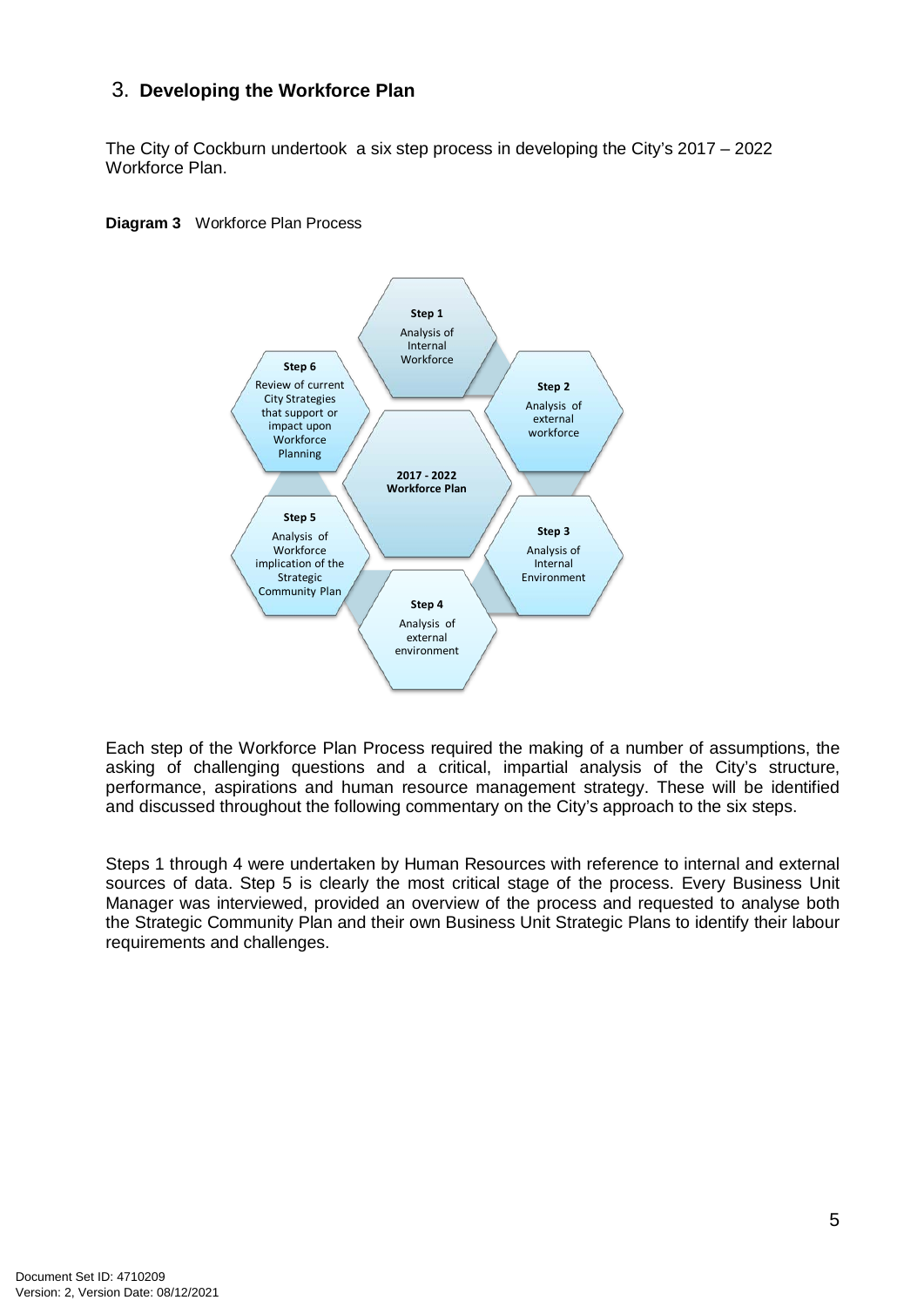#### **3.1 Analysis of Internal Workforce**

#### **Workforce Data**

The City has almost eight hundred employees with a Full Time Equivalent of 463 at 30 January 2016. In addition to employees it has significant spend on temporary labour hire as extra people fill short term gaps, work on a casual basis, provide leave relief or cover periods of peak activity. The City of Cockburn also relies on its many volunteers to work with employees in delivering services. Volunteers are most numerous in the community services areas but also assist the Bushland Maintenance area of Parks and Environment.

**Diagram 4** – Full Time FTE Count as at 31 January 2016



**Diagram 5** – Part Time FTE Count as at 31 January 2016



**Diagram 6** – FTE Count by Division as at 31 January 2016



Engineering and Works is the largest Division by FTE as well as being the Division that undertakes the majority of the 'manual' work within the City and with an aging workforce. This combination of these factors requires careful management with a particular focus on injury prevention and succession planning.

**Diagram 7** – Head Count by Gender and Age as at 31 January 2016

| Age          | <b>Female</b> | <b>Male</b> | Total |
|--------------|---------------|-------------|-------|
| $15 - 19$    | 1             | 2           | 3     |
| $20 - 24$    | 7             | 10          | 17    |
| $25 - 29$    | 29            | 27          | 56    |
| $30 - 34$    | 25            | 29          | 54    |
| $35 - 39$    | 37            | 24          | 61    |
| $40 - 44$    | 39            | 43          | 82    |
| $45 - 49$    | 21            | 33          | 54    |
| $50 - 54$    | 31            | 48          | 79    |
| $55 - 59$    | 39            | 41          | 80    |
| $60 - 64$    | 16            | 19          | 35    |
| $65+$        | 11            | 12          | 23    |
| <b>Total</b> | 256           | 288         | 544   |

An important consideration in labour planning is the fact that 138 employees are aged 55+ and by 2022 the City could possibly see an additional 50+ employees in the 55+ age group.

The City will develop a robust Succession Plan in response to this demographic shift which will see an increasing percentage of the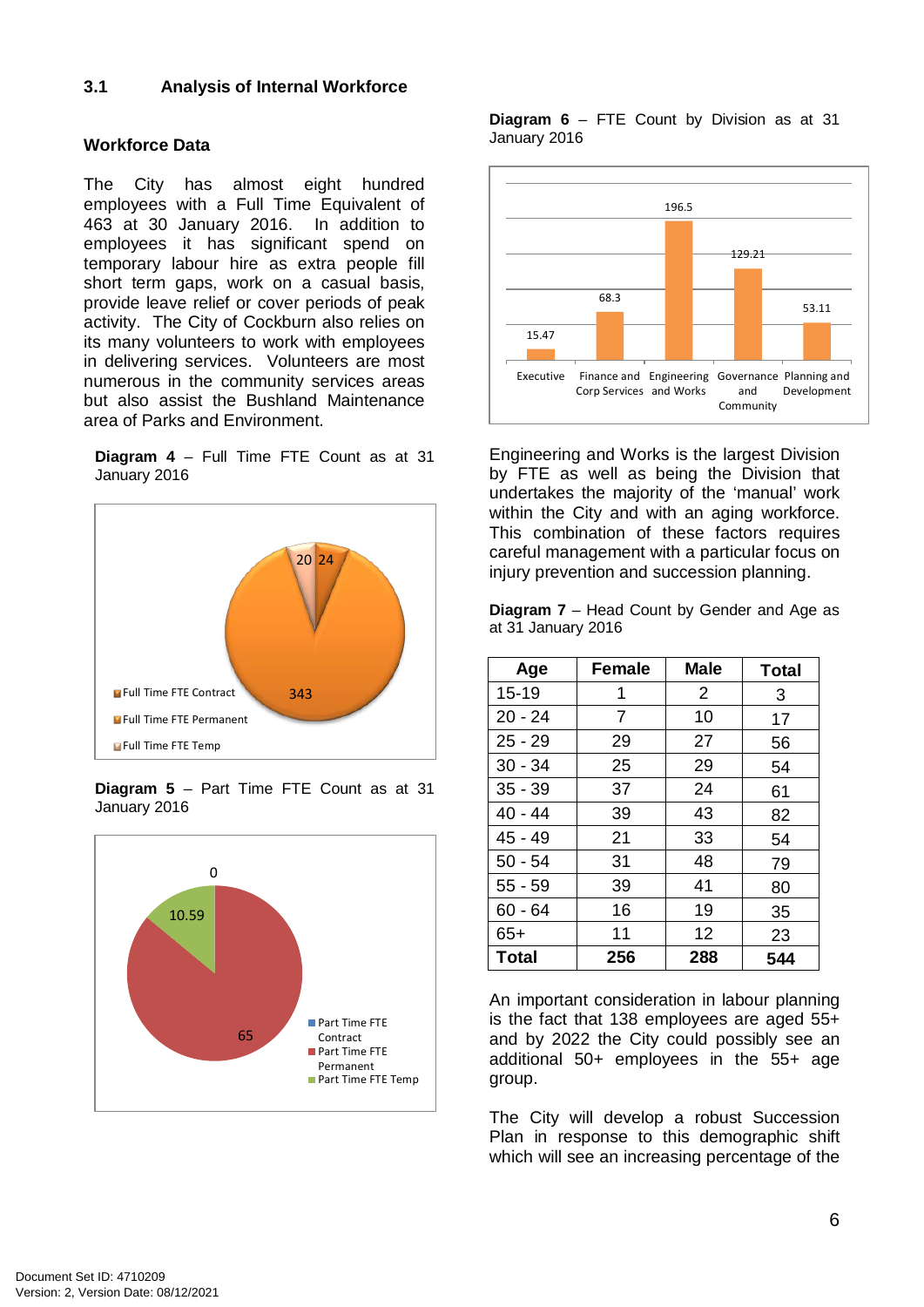City's employees being close to, or within, retirement age.

**Diagram 8** – Head Count of employees who selfidentify as at 31 January 2016



**Diagram 9** – Gender Distribution in senior leadership roles as at 31 January 2016



Female employees make up approximately 47% of the total City of Cockburn FTE although only 24% of the senior leadership team. The Human Resources Unit is developing a range of initiatives aimed at improving the diversity and inclusiveness across the City with one of the objectives being to improve the representation of females in the senior leadership levels.

Although 2014/15 saw a spike in turnover rates compared to the previous two years the overall trend continues to see a decrease in turnover rates and this is expected to continue.

**Diagram 10** – City of Cockburn Turnover Rates  $07/08 - 14/15$ 



Perhaps the single largest impact on the City's labour planning over the 2017/18 – 2021/22 period will be the opening of new Cockburn Recreation Centre in April 2017. Initial modelling suggests that the Centre will require upwards of 68 FTE. When the transfer of the employees from the current South Lake Leisure Centre is factored in the City will experience net increases of 55 FTE.

#### **3.2 Analysis of economic conditions**

No single event has had a greater positive impact on the Western Australia economy that the mining boom. Unfortunately the end of the mining boom has seen an equally negative impact on the Western Australian economy.





**The above diagram details the expenditure for the WA economy as a whole.**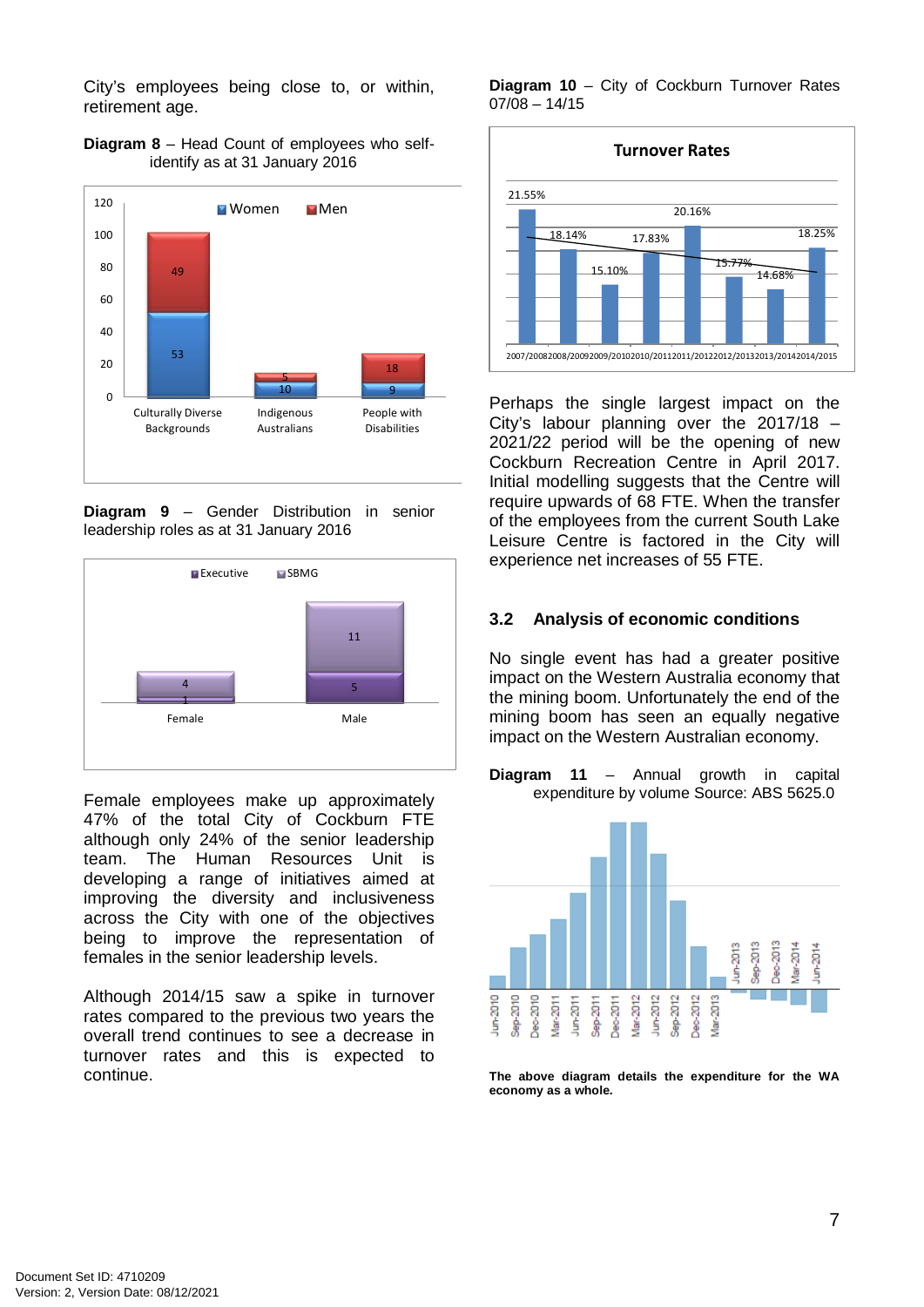



The decrease in capital expenditure across Australia is felt more in WA than any other State. With a decrease in capital expenditure, which signifies a decrease in resource industry construction has seen the WA unemployment rate increase from an 'economic full employment' low of approximately 1.5% to a forecasted 6.0% in 16/17.

**Diagram 13** – Unemployment rates WA vs Australia



As shown by Diagram 13 – the Australian unemployment rate mirrored the WA rate – again indicating the impact the WA resources industry had on the overall Australian economy.

The skills shortages that were particularly acute in Western Australia during 2005 – 2013/14, and significantly impacted on Local Governments ability to attract and retain necessary talent, are, on the whole, no longer prevalent. This has seen an ever increasing available labour pool, decreasing wage demands and, from a micro perspective, a significant increase in the number of applications the City is receiving for roles externally advertised.

#### **3.3 Analysis of Internal Environment**

The 'health' of the City of Cockburn can be measured in a variety of ways including turnover rates, industrial disputes, injury statistics etc. Whilst the City's performance in these areas has been very positive the Employee Survey completed in December 2015 and the Exit Interview Report completed for the 12 months to December 2015, are a rich source of information to evaluate the internal environment of the City of Cockburn.

The Employee Survey provides a unique insight into what the City's employees feel about the environment. A few key and telling out-takes from the survey are;

- 80% rated the overall workplace as good or excellent.
- 75% would like to be working at the City in 3 years' time.
- 89% of respondents are aware of the process to report unsafe conditions, injuries and incidents.
- Ongoing training and development is highly valued

Topping the list of strengths, there is good role clarity, work assignments are interesting and engaging, team members care about safety and customer service, and there is good support for employees with illness and injuries, or experiencing professional and personal issues. Staff also generally feel they have a healthy work-life balance.

The Employee Survey also provided valuable insight into those areas the City can focus on to improve;

- Population growth is placing greater pressure on staff
- Policies, systems and processes to be reviewed regularly, in line with best practice, to ensure the organisation operates efficiently and effectively.
- Improved communication and consultation about the City's strategic direction and structural changes, with the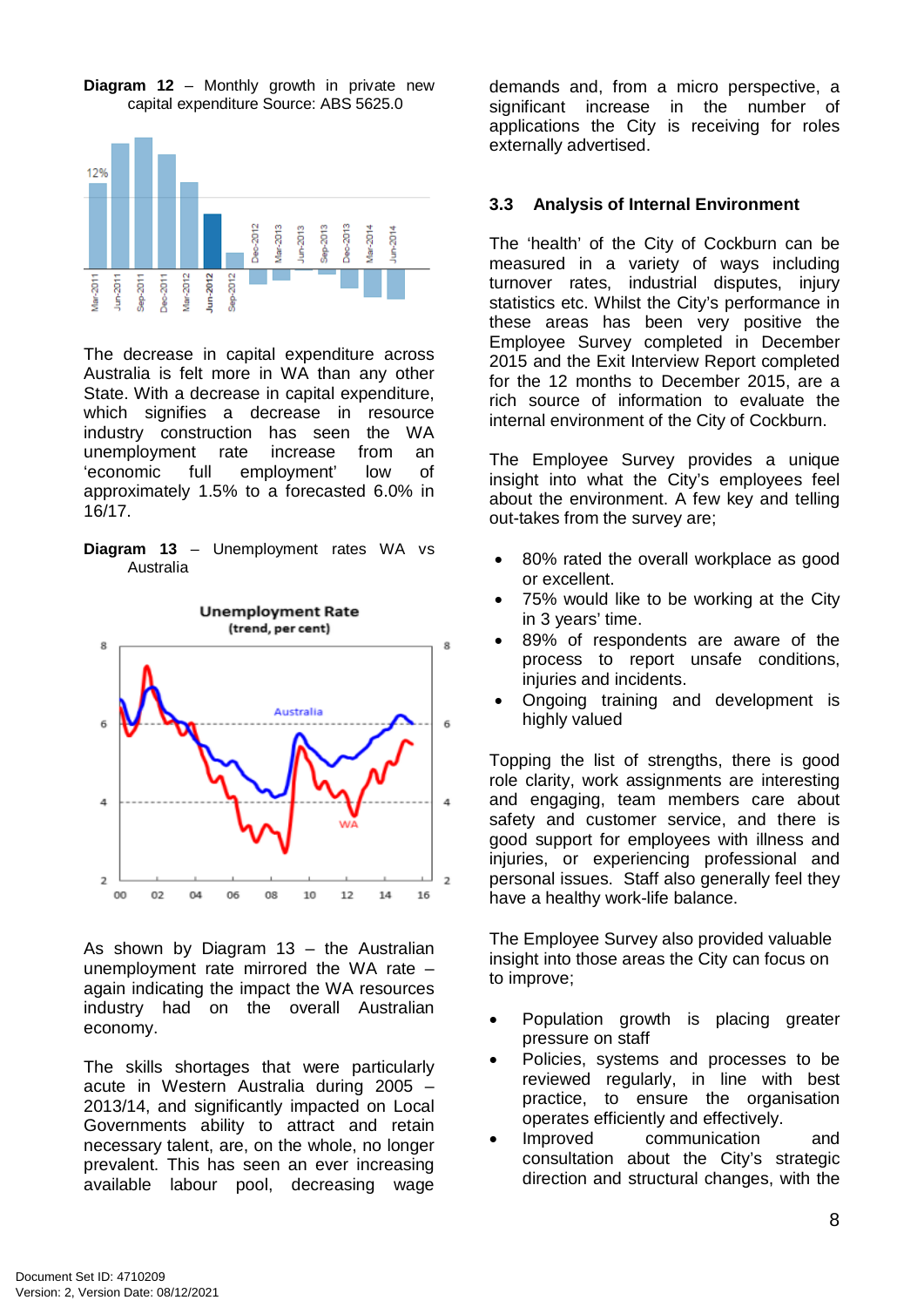CEO and Directors' rationale for decisions.

The Exit Interview Report is also a rich source of information which enables a conclusion to be made regarding the City's internal environment. For example, of all employees who left the organisation voluntary during 2015 (and completed an Exit Interview);

- 63% stated they would work for the City again.
- 81% would recommend working at the City to others.
- 72% were satisfied with the quality of working life at the City.
- 81% believe the City is committed to **Safety**
- 91% believe the City is committed to the environment
- 94% believe the City is committed to our Customers.

The Exit Interview Report also highlighted areas for the City to improve such as<br>performance feedback. provision of performance feedback, provision of opportunities for career progression and promotion, communication from senior management and provision of training opportunities. These issues, and many others, are addressed by the initiatives developed to support the Seven Human Resource Strategic Objectives (Section 4)

The Employee Survey, and the Exit Interview Report, coupled with Community feedback, Customer Service Survey and employee anecdotal and informal feedback indicates that the City has a strong, healthy and, overall, positive internal environment.

#### **3.4 Analysis of external environment**

During the 2013/15 period the most significant factor for the City of Cockburn, and other metropolitan local governments, was the State Government's agenda for reform within the local government sector. The process had the potential to result in a number of amalgamations of a few or many local governments either using existing boundaries or by completely realigning local government areas.

The period 2010/15 also saw the pinnacle of the 'resources boom,' in WA with the resulting impact felt across almost every facet of the WA economy. From a workforce perspective it resulted in many roles being very difficult to recruit, labour costs increased significantly and unemployment was at a modern time low.

The State Government has now abandoned the metropolitan local government reform agenda and the mining boom has subsided significantly. The decrease in the impact of the resources sector on the WA economy has seen a significant increase in the labour pool, a softening of wage rates, an increase in unemployment and a significant improvement in the ability of the City to attract and retain previously difficult to attract talent.

The population of Cockburn is expected to increase by 3.5% from the 2016 estimate of 110 314 residents to 148 477 residents by the year 2025. This will also see a 13 000 increase in the number of dwellings (from 41,832 to 54,841).

The City will experience a population increase of 35% over this 10 year timeframe. Although significant in its own right, this will also likely be the final decade that sees high rates of population growth resulting from greenfield residential development

Significant factors such as local area population data, general economic conditions for Western Australia (driven by decreasing impact of the mining sector, WA unemployment rates etc are considered in developing this Workforce Plan are impacted by a vast range of factors: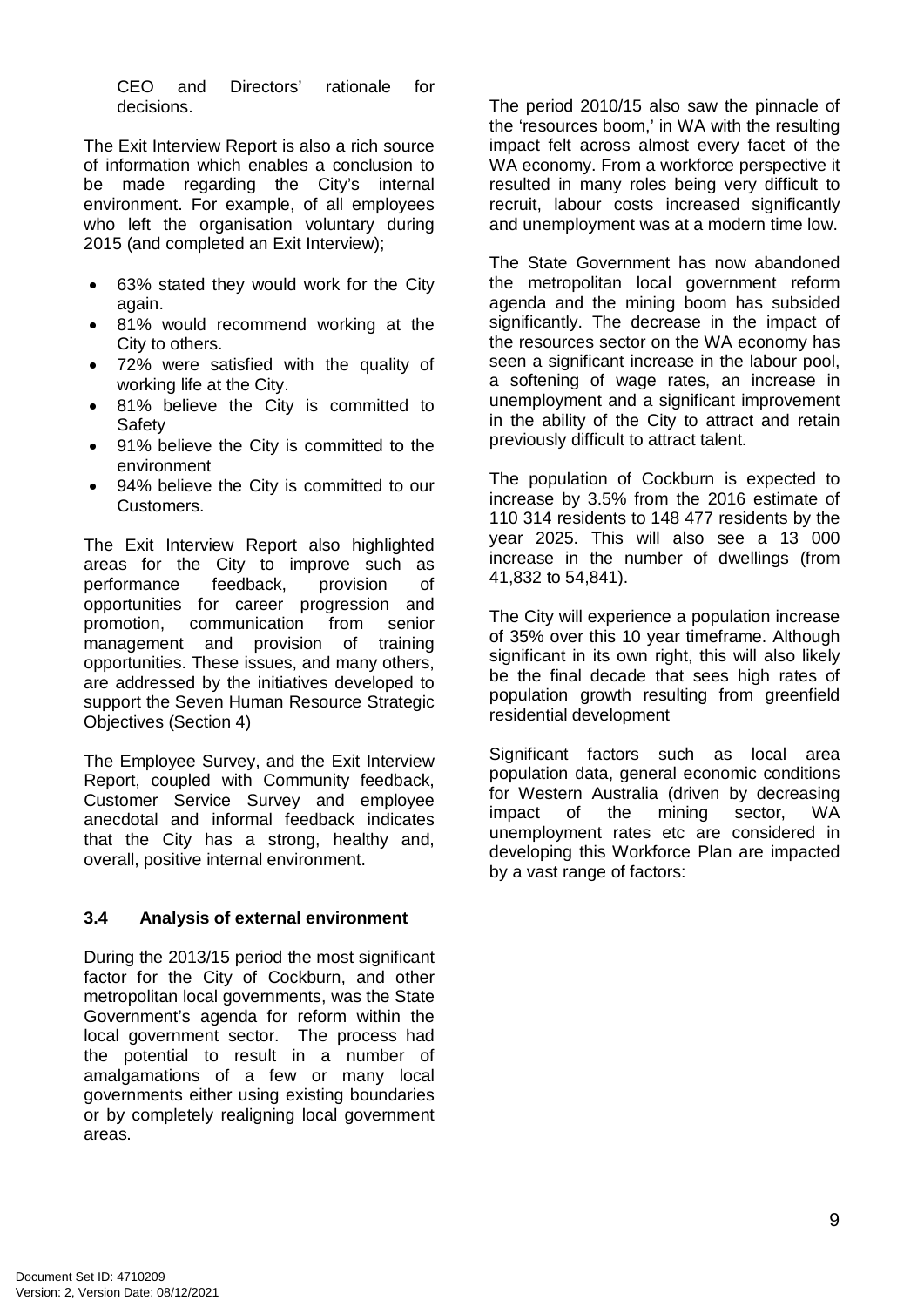#### **3.5 Implication of the Strategic Community Plan**

#### 3.5.1 Community Expectations Identified

The City of Cockburn is a growing local government area and this growth brings demand for more services both in quantity<br>and diversity. The City's development The City's development includes new residential estates, urban infill programs, developments.

Community and civic infrastructure projects for the City in the next five years that have a significant impact on labour requirements include:

- A new Operations Centre and depot upgrade
- A new Regional Aquatic facility at Cockburn Central
- Aboriginal Cultural Centre
- Wetlands Education Centre
- Ongoing redevelopment at the Henderson Resource Recovery Park
- Commencement of work toward a new Seniors Centre and Learning for Life **Centre**

3.5.2 Strategic Community Plan Vision, Priorities and Objectives

The City's mission is 'To make the City of Cockburn the most attractive place to live, work, visit and invest in, within the Perth Metropolitan Area'. In 2012 the City developed its Strategic Community Plan for 2012 – 2022 to articulate a long term vision, aspirations and strategic priorities for the community. Five key focus areas are Five key focus areas are examined in the Strategic Community Plan. They are:

- City Growth
- **Moving Around**
- Community, Lifestyle and Security
- Economic, Social and Environmental Responsibility
- Leading and Listening

One of the Service Commitments listed for Leading and Listening Outcome is "to maintain a professional, well-trained and healthy workforce that is responsive to the community's needs." To do this we need to find, retain, engage and develop the people we need to achieve our corporate mission and strategic goals. The purpose of the Workforce Plan is to outline ways to meet this commitment.

The City has a number of strategies to support the achievement of its objectives<br>under the Strategic Community Plan. The under the Strategic Community Plan. strategies drive the volume and diversity of services offered by the City and these combined with growth determine the Staffing Forecast.

#### 3.5.3 Cockburn ARC

The most significant infrastructure project planned for during the term of the Workforce Plan is the development and opening of the Cockburn ARC.

Cockburn ARC, due to open on 1 April 2017 will replace the South Lake Leisure Centre (SLLC) which will close the same date. The ARC will be considerable larger and more complex than the SLLC in terms of activities and services offered and the number of staff. SLLC currently employs approximately 13 FTE plus up to 100 casual employees. It is envisaged that Cockburn ARC will employ approximately 68 FTE and up to 200 casual employees.

A comprehensive ramp up strategy and plan has been developed that will see employees recruited for the ARC progressively over the first three quarters of 2016/2017 with a full complement on board in March 2017. The ramp up plan will need to be carefully managed to ensure that the additional labour costs can adequately be accommodated within the Financial Plan parameters. As a result, the additional labour requirements detailed for 2017/2018 and onwards may be adjusted to accommodate the labour requirements for Cockburn ARC and remain within budget.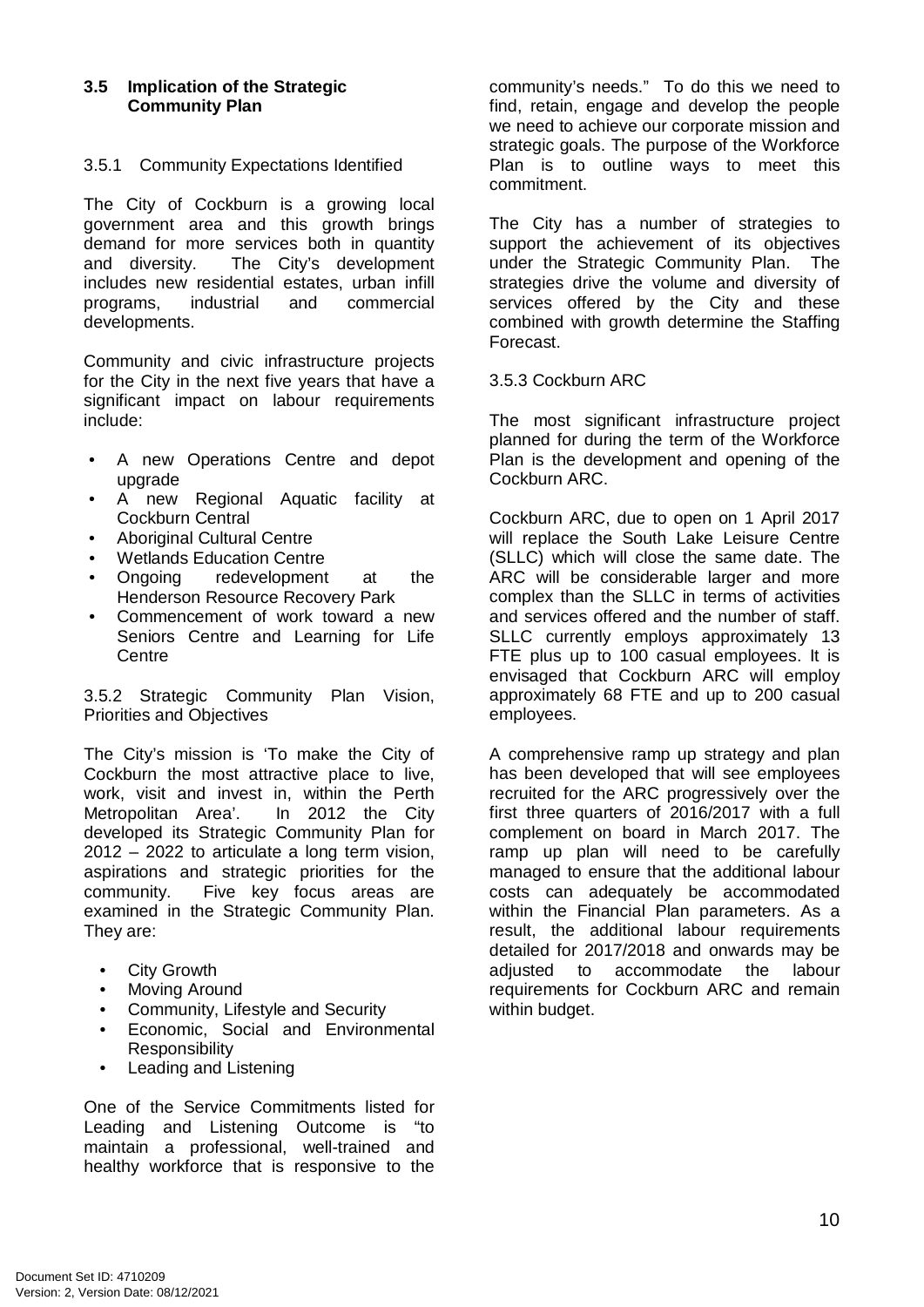#### **3.6 Review of current City Strategies that support or impact upon Workforce Planning**

The City has a framework of values, formal policies, position statements, guidelines and procedures which cover the full range of human resources issues and support the strategies proposed. The documents are widely available through the Staff Intranet, hard copies and noticeboards. The formal, Council approved policies and position statements are:

- Industrial Relations
- Payments to Employees in Addition to Contract or Award
- Attendance at Conferences
- Council Owned Vehicle Usage
- Employee Development
- Defence Force Reserves Staff **Participation**
- Structure for Administering the City of **Cockburn**
- Equal Opportunity
- Non-work Related Illness or Accident
- Taking of Annual Leave and Long Service Leave
- Salary Packaging
- Superannuation

These policies and position statements are formally reviewed each year.

Key guidelines and detailed procedures in place in the following human resource areas:

- New Employee Induction information
- Code of Conduct for Staff
- Performance Management
- Employee Relations
- Working hours and arrangements Working from Home, Timekeeping
- Training and Development
- Employee Assistance
- Resignations and Terminations
- Occupational Health and Safety
- Fitness for Work
- Risk Management Guidelines

Appendix 1 - 2016 – 2022 Staff Forecast provides detail of the additional labour requirements necessary to fulfil the Strategic Community Plan objectives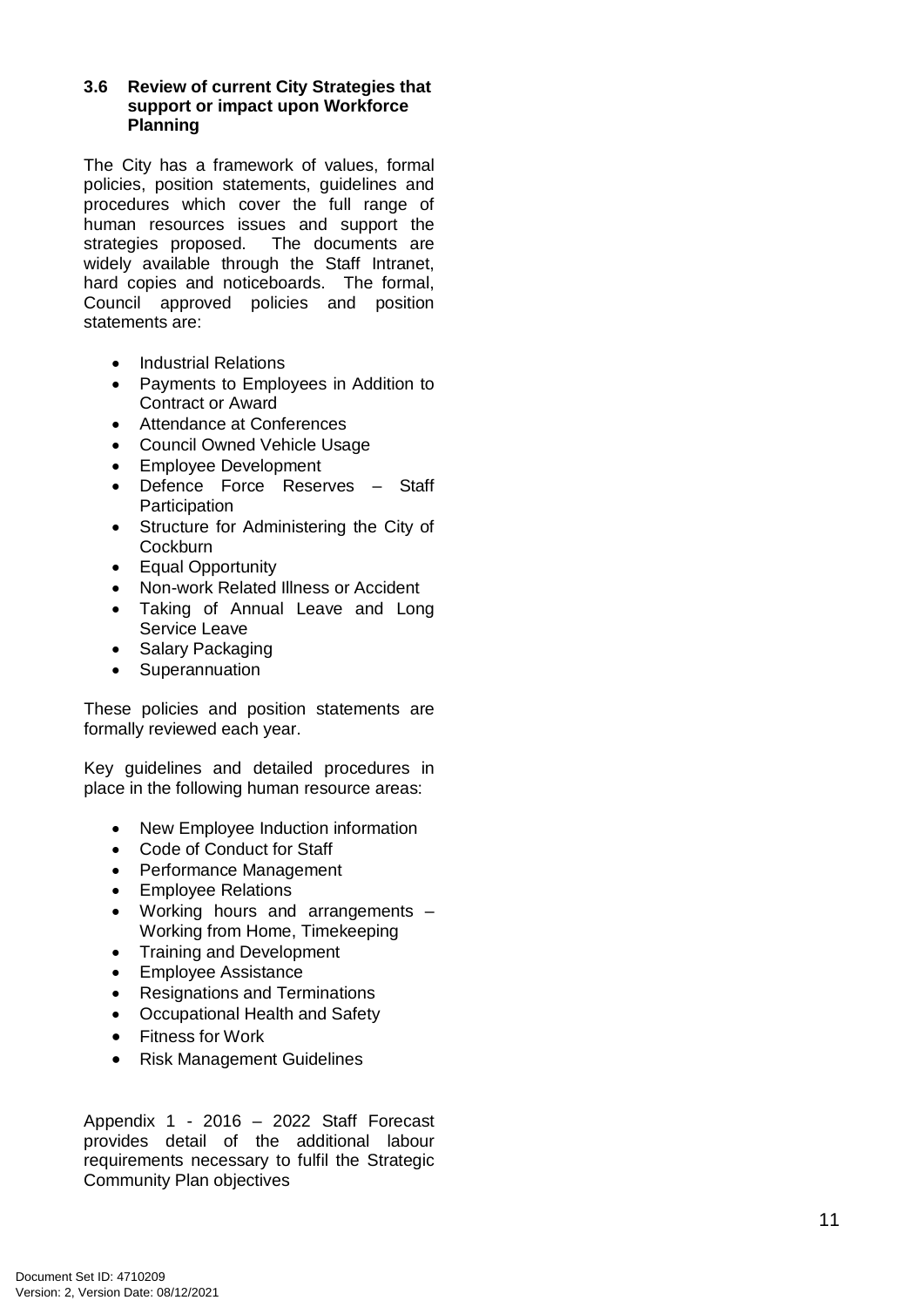### 4. **Strategies to Meet Future Workforce Needs**

The City of Cockburn's Human Resource Plan identifies seven key Strategic Objectives that are to be achieved through the implementation of almost 100 initiatives.





Refer to Appendix 2 for detail of the initiatives that support each objective.

The City's senior leadership team approved the Learning and Development Plan in January 2016. The Plan sets out the learning and development strategies which will be implemented at the City of Cockburn. The primary aim of the Plan is to provide a framework for the development of the City's workforce and ensure that they possess the right skills and competencies, talent gaps are closed and performance concerns are addressed.

The Learning and Development Plan is based on the following key principles:

- L&D will be based on identified needs following training needs analysis conducted on each business unit
- L&D will take the Business Unit's objectives into account
- L&D measures will be in place informally in the workplace through on-the-job training, coaching and self-managed learning
- Evaluation of all training will be regularly conducted
- Learning will be focused on the development of the necessary competencies to enable individuals to perform to the best of their ability.
- L&D will be delivered on a value for money basis

The anticipated key outcomes of the Learning and Development Plan are described in Diagram 12.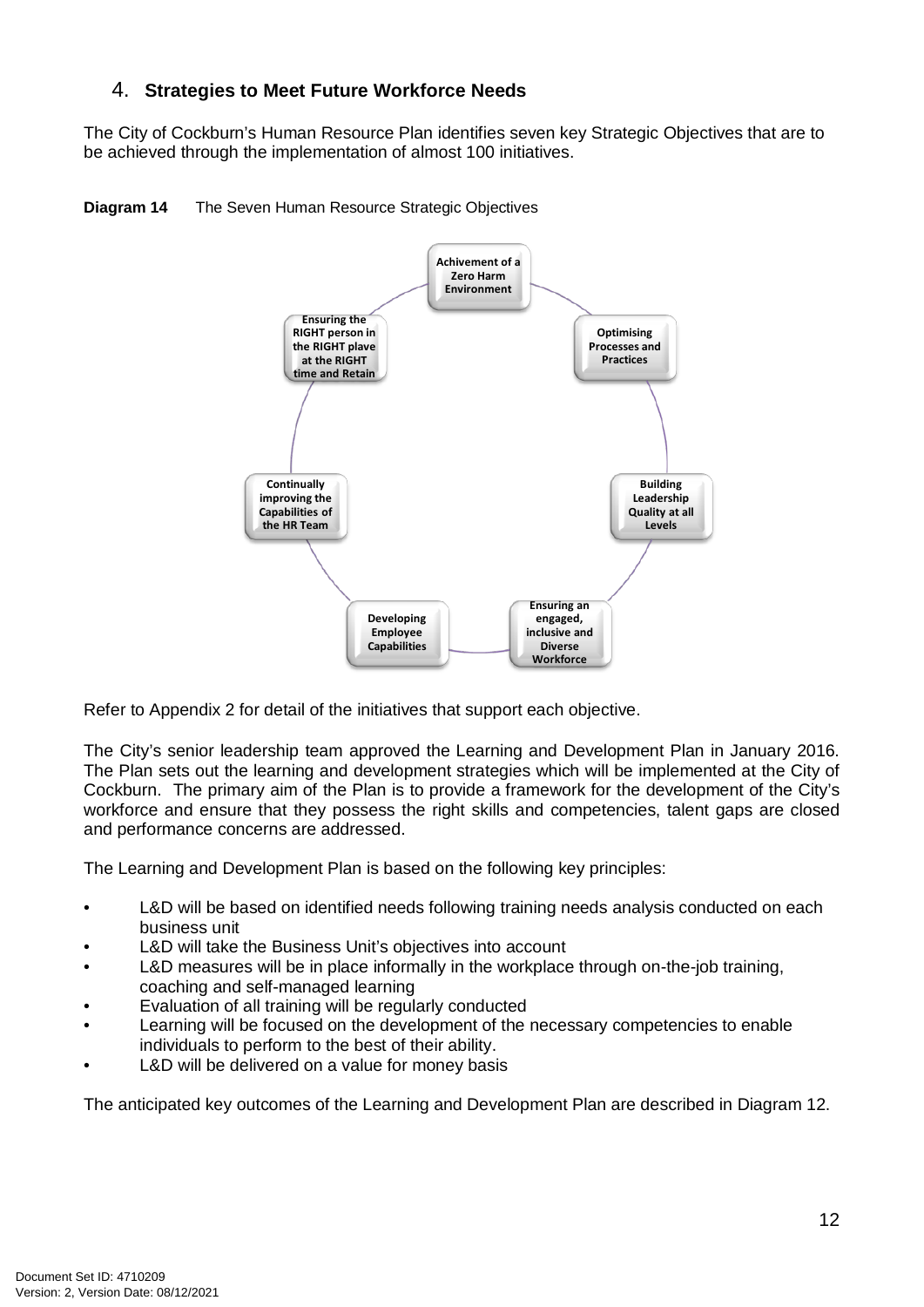



#### **4.1 Long Term Financial Plan**

The Staffing Forecast costs are included in the Long Term Financial Plan (LTFP). Growth of 3.1% in employee numbers is supported, although strongly determined by population growth, and this includes new areas of business that the City may undertake, an increase in services (such as longer opening hours for community facilities) and insourcing functions which may currently be outsourced. This means that the City may move from an FTE of 482 to 614 within five years. The need to accommodate such numbers will drive a major employee accommodation review and potentially capital expenditure on a new administrative centre.

The financial impact of the FTE increases is estimated to be \$4M over the next four years. On an annualised basis the LFTP has made provision for growth of around \$1M in staff costs, in today's dollars. Details of the yearly movements can be found in the LTFP section 11.

#### **4.2 Gaps, Issues and Risks**

The City requires a business case for new infrastructure but these do not always identify a human resources component. New infrastructure often demands an increased level of staffing due to its size or complexity. The new aquatic centre will be an example of this.

#### **4.3 Staffing forecast**

Each year a forecast of future staffing needs is considered. This proposes employee positions for the next ten years with information from this costed within the Long Term Financial Plan. Proposed positions for the first two years are formally agreed by the Strategic Business Group Managers and endorsed by the Executive. These positions are then included in the following years budget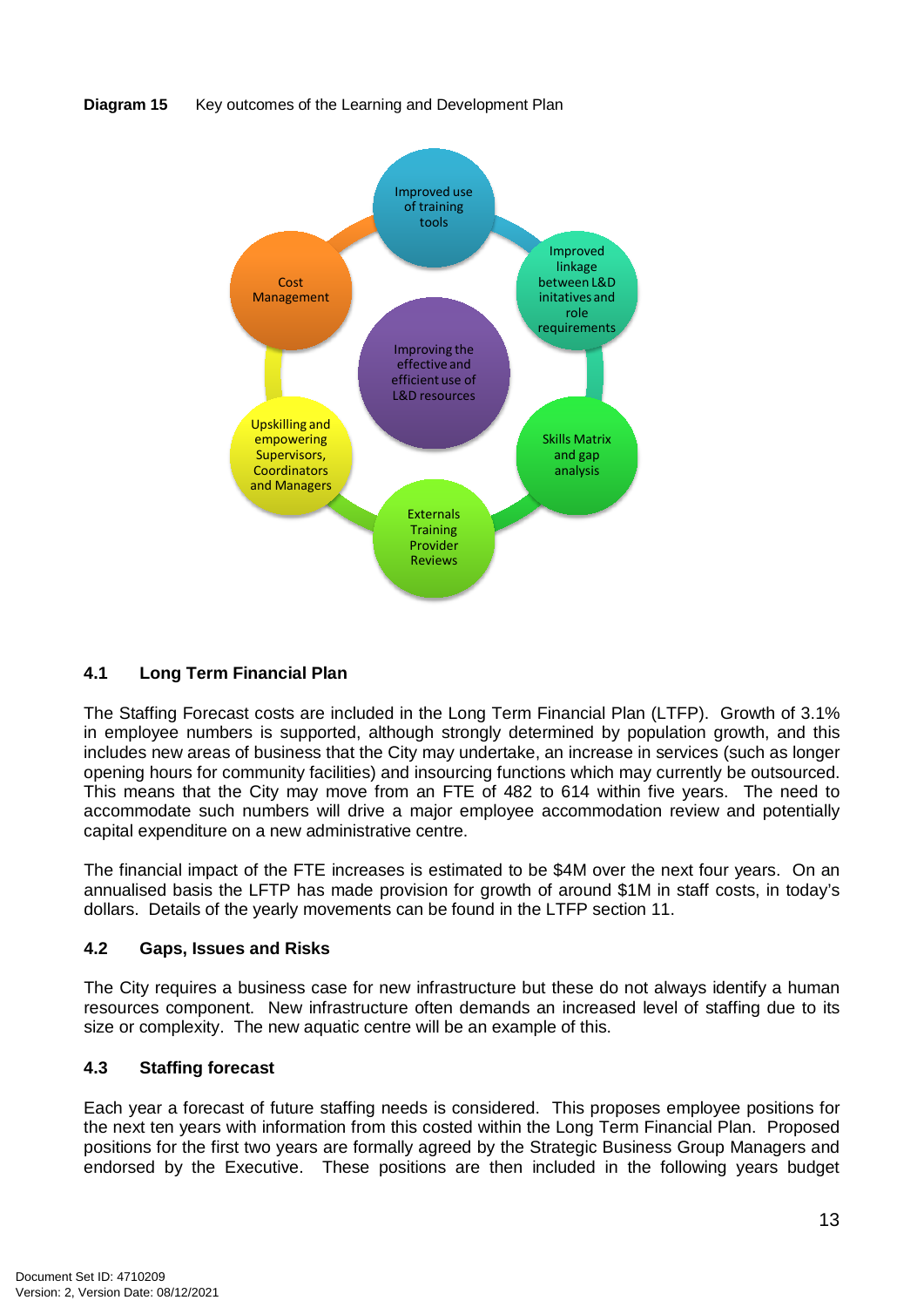preparation and before each one is advertised, a vacancy form is completed for final approval by line management. This allows the City some flexibility in case of changes to need or economic circumstances, both internal and external.

The forecast allows for a growth of 3% on a financial year 16/17 full time equivalent (FTE) of 482. The following table shows the number of positions provided for each financial year.

| Year  | FTE as at 31<br>June | <b>Additional FTE</b> | <b>Total FTE</b> |
|-------|----------------------|-----------------------|------------------|
| 16/17 | 482.0                | 55.0                  | 537.0            |
| 17/18 | 537.0                | 23.5                  | 560.5            |
| 18/19 | 560.5                | 9.6                   | 570.1            |
| 19/20 | 570.1                | 8.5                   | 578.6            |
| 20/21 | 578.6                | 14.5                  | 593.1            |
| 21/22 | 593.1                | 21.0                  | 614.1            |

Table 1 FTE Growth 2015/16 – 2021/22

#### Trainees, Cadets and Apprentices

In addition to the specific positions identified in the Staffing Forecast, the Human Resources area is funded annually for fixed term trainee and apprenticeship positions. The specific work areas chosen to engage the trainees are based on need and organisational capacity to support the skill development of a trainee.

Undergraduate and cadet positions also exist from time to time in Engineering, Planning, Environmental Health and Finance. These are also fixed term positions, often part time and used to train people for entry level positions in local government.

#### 5. **Monitoring and Evaluation of Outcomes**

#### **5.1 Strategic Community Plan and Workforce Planning outcomes**

The Manager Human Resources has primary responsibility for the execution, review and monitoring of the Workforce Plan. However, senior management, supervisors and all employees have a contributing role in maintaining a professional, well-trained and healthy workforce that is responsive to the community's needs.

Community Expectations are measured regularly in both the Community Perceptions Survey and Customer Satisfaction Surveys. The Customer Satisfaction Surveys are conducted both for departments with external customers and those with internal customers. These three surveys provide a comprehensive picture of how well the City is meeting community needs and aspirations. Results are presented to all senior managers who are required to follow up and improve on results each year. The Workforce Plan will be comprehensively reviewed each four years and refined as the environment changes, trends identified and best practice evolves in human resource management. Annually the Staffing Forecast component will be reviewed and updated for the Workforce Plan.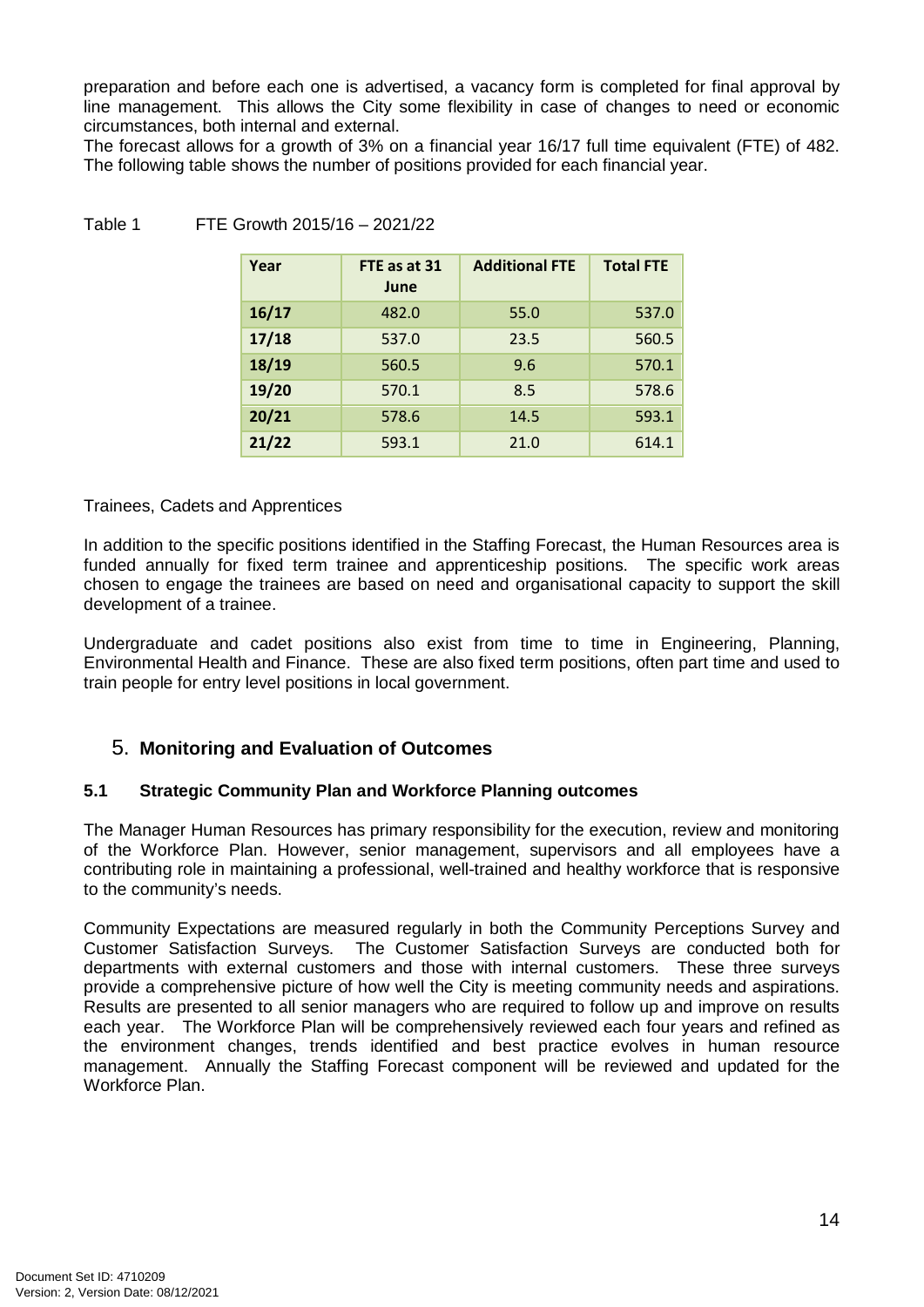#### **5.2 Workforce and Organisation Performance Indicators**

Success is measured each year in the report on the Annual Business Plan. The City's Annual Report includes a component on human resources. Key Performance Indicators for various aspects of people management, such as absenteeism, exist across the organisation and are reported to Executive and senior managers monthly.

#### **5.3 Risk indicators reduction**

Work on the risk areas of the business is continuing to evolve and will include measurement of those indicators.

The City's risk framework is explained in more detail in Council policy SC51 Enterprise Risk Management". Human resource management (HRM) risks are dealt with in detail through this policy, with risk management strategy articulated in the City's Risk Register. HRM risk is also continually monitored and forms part of a quarterly review presented to the City's Executive. Details of these can be found on the City's website at;

[www.cockburn.wa.gov.au/documents/CouncilDoc/Policies/Strategic\\_Policy\\_Statements/Council/sc5](http://www.cockburn.wa.gov.au/documents/CouncilDoc/Policies/Strategic_Policy_Statements/Council/sc51.pdf) [1.pdf](http://www.cockburn.wa.gov.au/documents/CouncilDoc/Policies/Strategic_Policy_Statements/Council/sc51.pdf)

#### **5.4 Risks and actions to mitigate these determined**

The success of the workforce plan is dependent upon sound finances and quality people. The financial plan and budget process supports this plan in that new positions are not taken on and people strategies are not embarked upon unless they can be funded. Processes and procedures for recruitment, people management and employee relations ensure any risks are controlled and managed.

#### **5.5 Cost modelling / workforce costing and budget allocation**

The City of Cockburn has a Long Term Financial Plan (ten years) as well as an annual budget cycle. Budgeting is performed throughout the organisation down to Service Unit level. Workforce costs (principally salaries and superannuation) are reviewed each month by the Executive and Manager Human Resources. People management and development strategies as well as activities which support the policies, position statements, procedures quidelines are funded annually in the budget process. Funding is mostly centralised with Human Resources but business and service units are also funded for training, conferences and health promotion initiatives in addition to the corporate pool of funds.

#### **5.6 Outcome / performance measures**

Each Business Unit or Service Unit is required to produce an annual operational plan which lists all projects and significant activities for the unit for the financial year. The Human Resources Action Sheets detail the major activities to be undertaken in regard to workforce development strategies. Some of these are monitored monthly through the KPI reports whilst others have progress reviewed each quarter.

The Human Resources Department produces a monthly report for the Executive which contains information on staffing; safety; workers compensation; industrial relations; learning and development; and projects. Human Resources are exploring measures around return on investment for learning and development. Currently information is anecdotal although occasionally a particular training course may be validated with managers and supervisors to ensure effectiveness.

The City's Annual Business Plan, which is published alongside the Annual Budget, sets targets for HRM performance. These targets are then reported on in the half yearly Business Plan Review and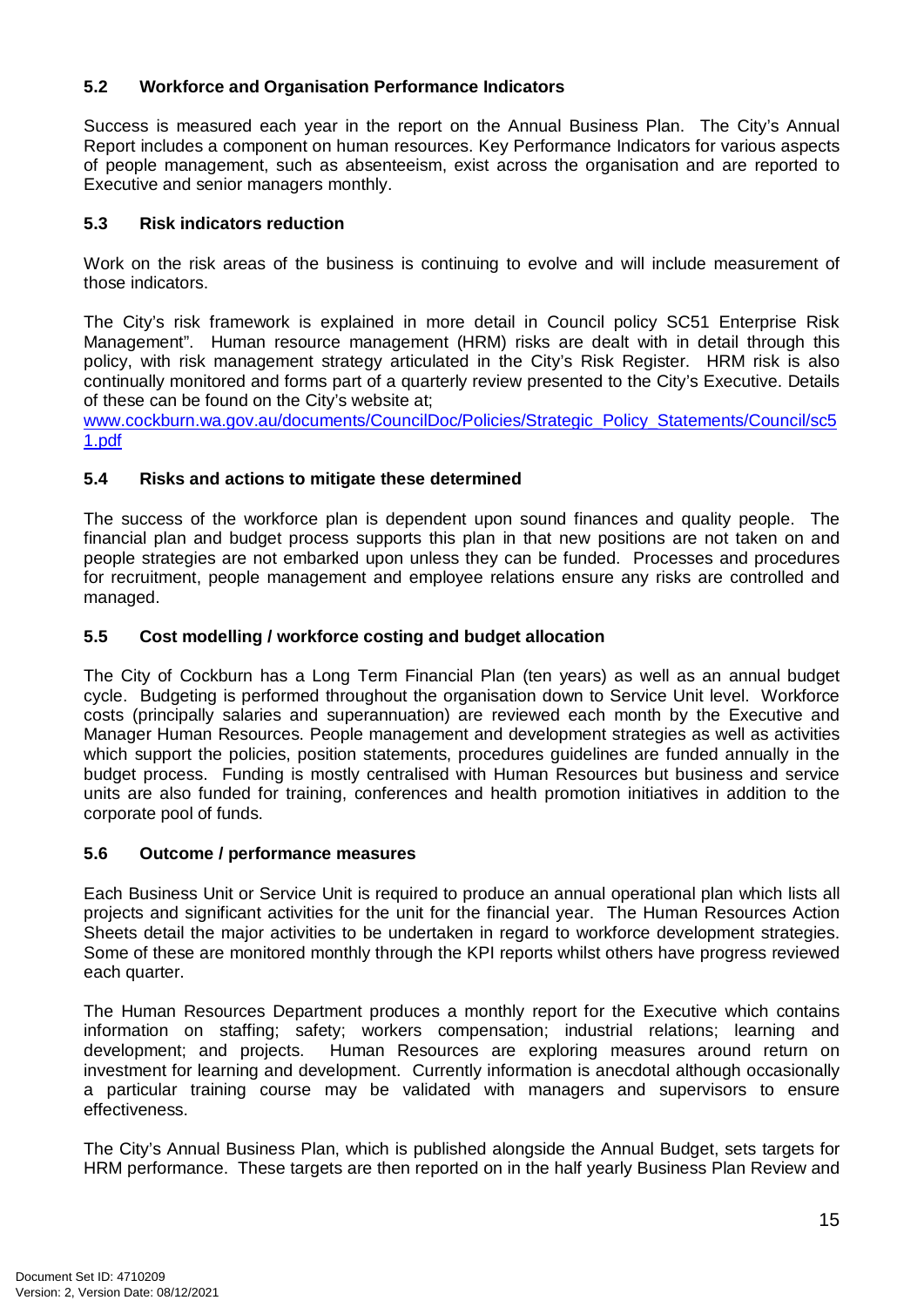at the end of the year in the Annual Report. The Annual Report also lists other achievements in delivery of HRM strategy

#### **5.7 Business case developed and endorsed**

Significant new initiatives require a business case to be developed and endorsed by the Executive. This is to ensure resources are given appropriate priority and that the initiative will add value to the City.

#### **5.8 Corporate Business Plan**

The Corporate Business Plan includes key actions in regard to workforce planning and development. The measures outlined in Sections 3 Community, Lifestyle and Leisure and 5 Leading and listening are the predominant drivers of the need for additional staff. Section 5 identifies the estimated growth in new staff costs, which is also included in the LTFP.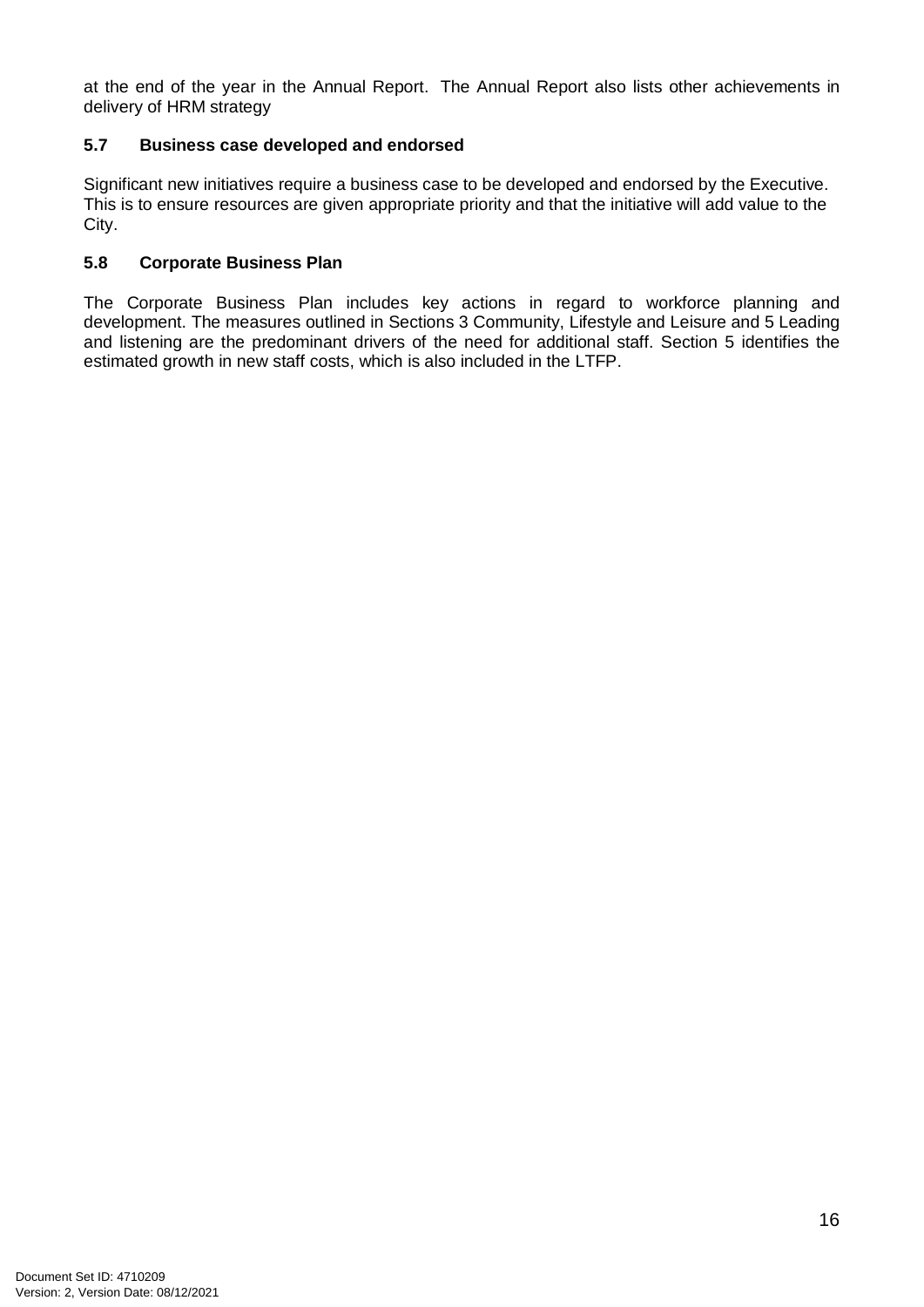|                                                    |                                            |                                                          | <b>Financial Year 2016 / 2017</b>                   |              |
|----------------------------------------------------|--------------------------------------------|----------------------------------------------------------|-----------------------------------------------------|--------------|
| <b>Division</b>                                    | <b>Business Unit</b>                       | <b>Position Title and Level</b>                          | <b>Justification</b>                                | <b>FTE</b>   |
| <b>Governance and</b><br><b>Community Services</b> | <b>Recreation Services -</b><br>ARC        | Manager                                                  | Commissioning and Operation of the new Cockburn ARC | $\mathbf{1}$ |
| <b>Governance and</b><br><b>Community Services</b> | <b>Recreation Services -</b><br><b>ARC</b> | <b>HR Business Partner</b>                               | Commissioning and Operation of the new Cockburn ARC | $\mathbf{1}$ |
| <b>Governance and</b><br><b>Community Services</b> | <b>Recreation Services -</b><br>ARC        | <b>Information Services</b><br>Coordinator (short term)  | Commissioning and Operation of the new Cockburn ARC | -1           |
| <b>Governance and</b><br><b>Community Services</b> | <b>Recreation Services -</b><br><b>ARC</b> | Sales and Marketing<br>Manager                           | Commissioning and Operation of the new Cockburn ARC | $\mathbf{1}$ |
| <b>Governance and</b><br><b>Community Services</b> | <b>Recreation Services -</b><br>ARC        | <b>Aquatics Manager</b>                                  | Commissioning and Operation of the new Cockburn ARC | $\mathbf{1}$ |
| <b>Governance and</b><br><b>Community Services</b> | <b>Recreation Services -</b><br><b>ARC</b> | <b>Health and Wellness</b><br>Manager                    | Commissioning and Operation of the new Cockburn ARC | $\mathbf{1}$ |
| <b>Governance and</b><br><b>Community Services</b> | <b>Recreation Services -</b><br>ARC        | Administration and<br><b>Customer Service</b><br>Manager | Commissioning and Operation of the new Cockburn ARC | -1           |
| <b>Governance and</b><br><b>Community Services</b> | <b>Recreation Services -</b><br><b>ARC</b> | <b>Sports and Operations</b><br>Manager                  | Commissioning and Operation of the new Cockburn ARC | $\mathbf{1}$ |
| <b>Governance and</b><br><b>Community Services</b> | <b>Recreation Services -</b><br>ARC        | <b>Aquatics Programs Team</b><br>Lead                    | Commissioning and Operation of the new Cockburn ARC | -1           |
| <b>Governance and</b><br><b>Community Services</b> | <b>Recreation Services -</b><br><b>ARC</b> | <b>Aquatics Programs</b><br>Supervisor                   | Commissioning and Operation of the new Cockburn ARC | $\mathbf{1}$ |
| <b>Governance and</b><br><b>Community Services</b> | <b>Recreation Services -</b><br>ARC        | <b>Aquatics Programs</b><br>Assistant                    | Commissioning and Operation of the new Cockburn ARC | $\mathbf{1}$ |
| <b>Governance and</b><br><b>Community Services</b> | <b>Recreation Services -</b><br><b>ARC</b> | <b>Aquatics Education</b><br><b>Teachers</b>             | Commissioning and Operation of the new Cockburn ARC | 7.16         |

#### **Appendix 1 2016 – 2022 Staff Forecast**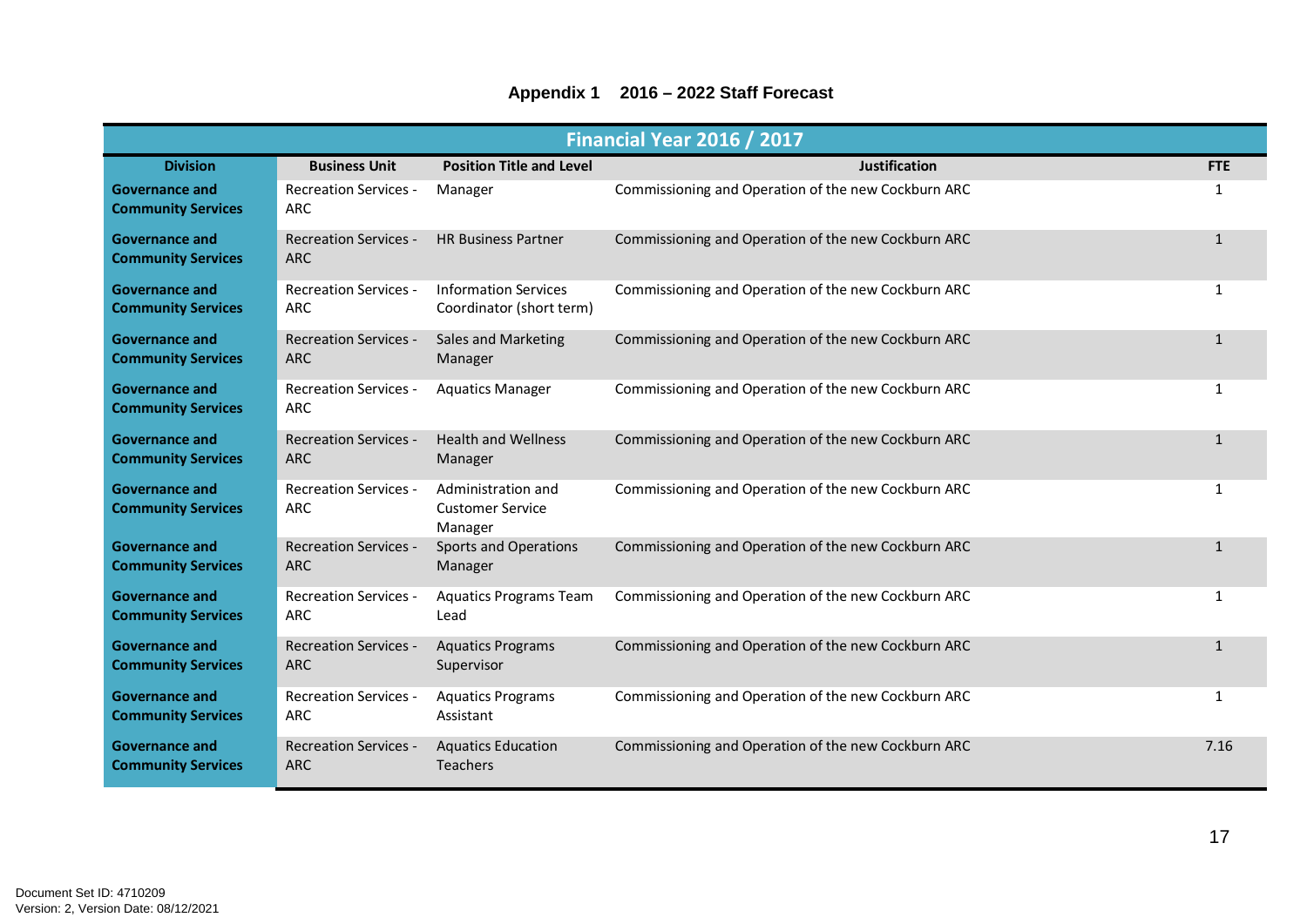| <b>Governance and</b><br><b>Community Services</b> | <b>Recreation Services -</b><br>ARC        | Program Attendants                                                          | Commissioning and Operation of the new Cockburn ARC | 0.5            |
|----------------------------------------------------|--------------------------------------------|-----------------------------------------------------------------------------|-----------------------------------------------------|----------------|
| <b>Governance and</b><br><b>Community Services</b> | <b>Recreation Services -</b><br><b>ARC</b> | <b>Health Club Programs</b><br>Team Leader                                  | Commissioning and Operation of the new Cockburn ARC | $\mathbf{1}$   |
| <b>Governance and</b><br><b>Community Services</b> | <b>Recreation Services -</b><br>ARC        | Gym Floor Supervisor                                                        | Commissioning and Operation of the new Cockburn ARC | 1              |
| <b>Governance and</b><br><b>Community Services</b> | <b>Recreation Services -</b><br><b>ARC</b> | Gym Instructors                                                             | Commissioning and Operation of the new Cockburn ARC | 6              |
| <b>Governance and</b><br><b>Community Services</b> | <b>Recreation Services -</b><br><b>ARC</b> | Sports Program Officer                                                      | Commissioning and Operation of the new Cockburn ARC | $\mathbf{1}$   |
| Governance and<br><b>Community Services</b>        | <b>Recreation Services -</b><br><b>ARC</b> | <b>Facility Maintenance</b><br><b>Officer/Facilities Project</b><br>Officer | Commissioning and Operation of the new Cockburn ARC | 1.9            |
| <b>Governance and</b><br><b>Community Services</b> | <b>Recreation Services -</b><br><b>ARC</b> | Group Fitness Team<br>Leader                                                | Commissioning and Operation of the new Cockburn ARC | 1              |
| <b>Governance and</b><br><b>Community Services</b> | <b>Recreation Services -</b><br><b>ARC</b> | <b>Group Fitness Instructors</b>                                            | Commissioning and Operation of the new Cockburn ARC | $\overline{2}$ |
| <b>Governance and</b><br><b>Community Services</b> | <b>Recreation Services -</b><br><b>ARC</b> | Membership Team<br>Leader                                                   | Commissioning and Operation of the new Cockburn ARC | $\mathbf{1}$   |
| <b>Governance and</b><br><b>Community Services</b> | <b>Recreation Services -</b><br><b>ARC</b> | <b>Membership Consultants</b>                                               | Commissioning and Operation of the new Cockburn ARC | $\overline{2}$ |
| <b>Governance and</b><br><b>Community Services</b> | <b>Recreation Services -</b><br><b>ARC</b> | Systems and Finance<br>Officer                                              | Commissioning and Operation of the new Cockburn ARC | $\mathbf{1}$   |
| <b>Governance and</b><br><b>Community Services</b> | <b>Recreation Services -</b><br>ARC        | <b>Administration Officer</b>                                               | Commissioning and Operation of the new Cockburn ARC | $\overline{2}$ |
| Governance and<br><b>Community Services</b>        | <b>Recreation Services -</b><br><b>ARC</b> | <b>Occasional Care Team</b><br>Leader                                       | Commissioning and Operation of the new Cockburn ARC | 0.6            |
| <b>Governance and</b><br><b>Community Services</b> | <b>Recreation Services -</b><br><b>ARC</b> | <b>Occasional Care Staff</b>                                                | Commissioning and Operation of the new Cockburn ARC | 1.2            |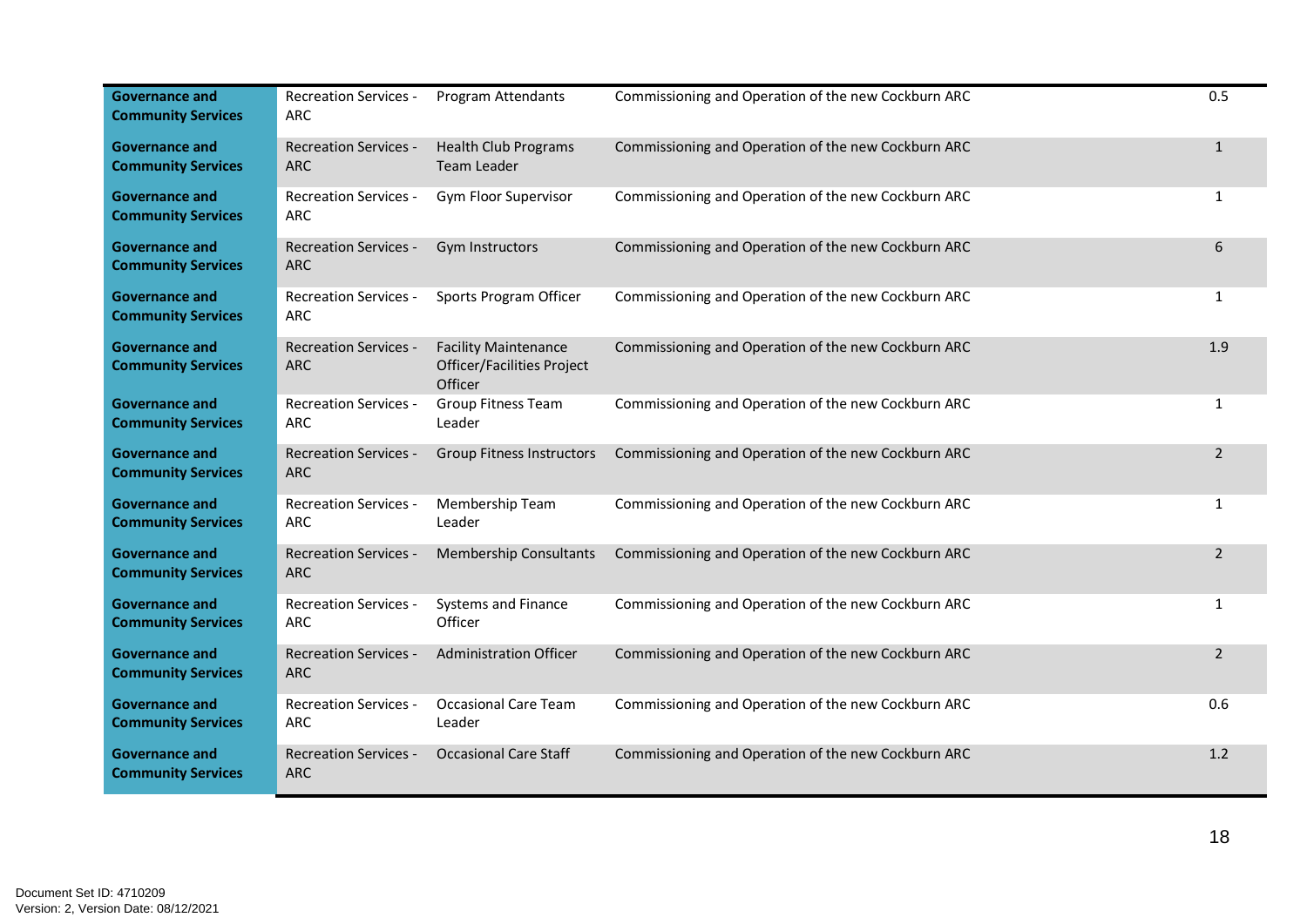| <b>Governance and</b><br><b>Community Services</b> | <b>Recreation Services -</b><br>ARC        | <b>Customer Service Team</b><br>Leader              | Commissioning and Operation of the new Cockburn ARC |              |
|----------------------------------------------------|--------------------------------------------|-----------------------------------------------------|-----------------------------------------------------|--------------|
| Governance and<br><b>Community Services</b>        | <b>Recreation Services -</b><br><b>ARC</b> | <b>Customer Service Shift</b><br><b>Supervisors</b> | Commissioning and Operation of the new Cockburn ARC | 2.5          |
| <b>Governance and</b><br><b>Community Services</b> | <b>Recreation Services -</b><br><b>ARC</b> | <b>Customer Service</b><br><b>Officers</b>          | Commissioning and Operation of the new Cockburn ARC | 5            |
| Governance and<br><b>Community Services</b>        | <b>Recreation Services -</b><br><b>ARC</b> | <b>Facility Maintenance</b><br>Officer              | Commissioning and Operation of the new Cockburn ARC |              |
| Governance and<br><b>Community Services</b>        | <b>Recreation Services -</b><br>ARC        | Operations Team Lead                                | Commissioning and Operation of the new Cockburn ARC |              |
| <b>Governance and</b><br><b>Community Services</b> | <b>Recreation Services -</b><br><b>ARC</b> | <b>Operations Supervisor</b>                        | Commissioning and Operation of the new Cockburn ARC | $\mathbf{1}$ |
| <b>Governance and</b><br><b>Community Services</b> | <b>Recreation Services -</b><br>ARC        | Casual Duty Managers                                | Commissioning and Operation of the new Cockburn ARC | 1.66         |
| <b>Governance and</b><br><b>Community Services</b> | <b>Recreation Services -</b><br>ARC        | Life Guards                                         | Commissioning and Operation of the new Cockburn ARC | 15           |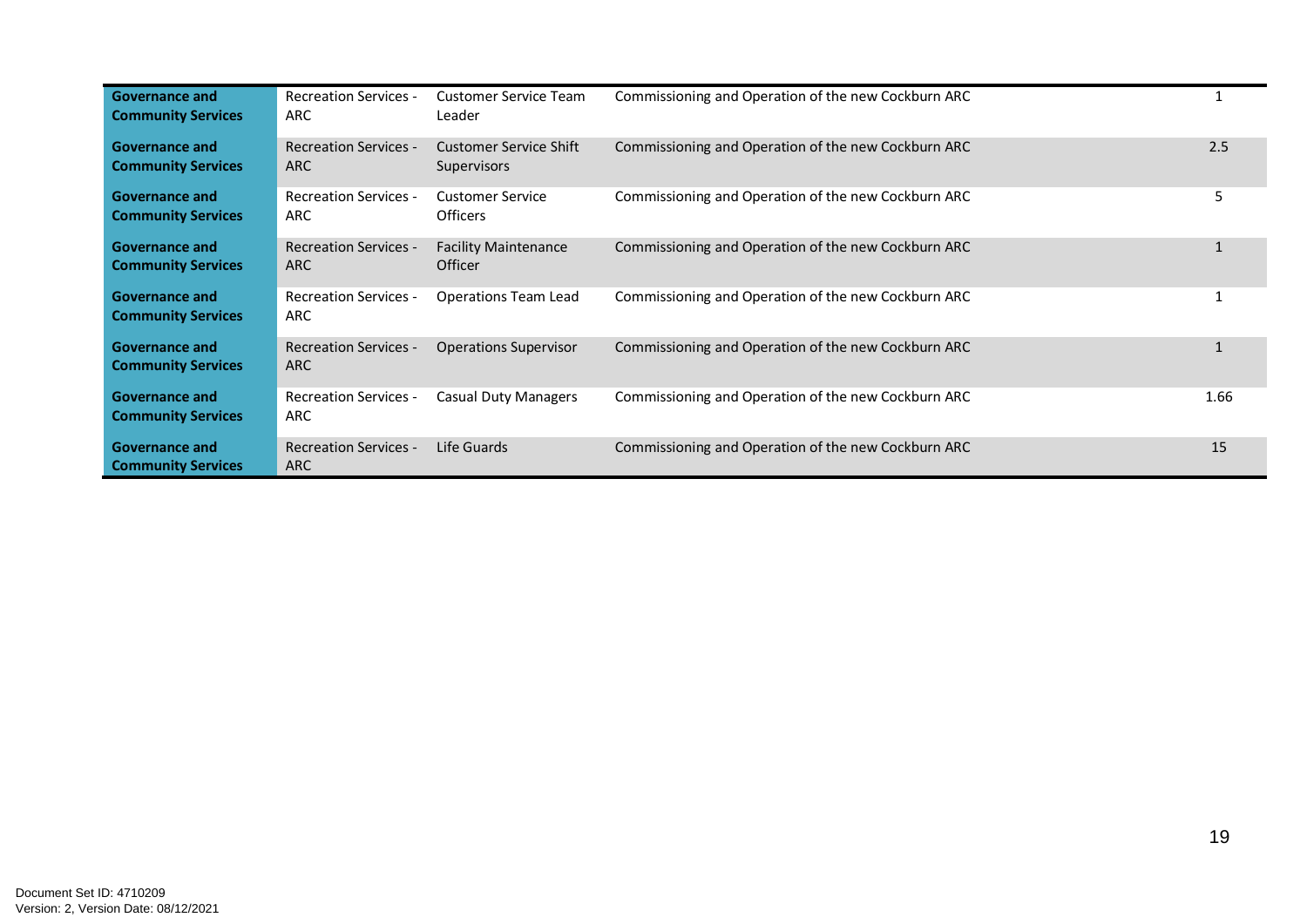|                                          |                                                                             |                                                                            | <b>Financial Year - 2017 - 2018</b>                                                                                                                                                                                                                                                                                                                                                                                                                                                                                                  |                |
|------------------------------------------|-----------------------------------------------------------------------------|----------------------------------------------------------------------------|--------------------------------------------------------------------------------------------------------------------------------------------------------------------------------------------------------------------------------------------------------------------------------------------------------------------------------------------------------------------------------------------------------------------------------------------------------------------------------------------------------------------------------------|----------------|
| <b>Division</b>                          | <b>Business Unit</b>                                                        | <b>Position Title and Level</b>                                            | <b>Justification</b>                                                                                                                                                                                                                                                                                                                                                                                                                                                                                                                 | FTE            |
| <b>Engineering &amp;</b><br><b>Works</b> | Engineering                                                                 | Development Engineer-<br>level 8/9                                         | The expansion of residential and industrial development requires the City to take more consistent<br>application assessment and inspections of construction, a dedicated officer will be required to manage<br>and oversee the engineering aspects of planning and completion of infrastructure projects in subdivision<br>development and assist the Planning and Building Services to expedite approvals concerning subdivision<br>and developments.                                                                               | $\mathbf{1}$   |
| <b>Engineering &amp;</b><br><b>Works</b> | Engineering                                                                 | <b>Traffic and Transport</b><br>Officer - level 6/7                        | To improve the management of traffic and transport issues and assistance to other divisions and the<br>general public on transport engineering matters.                                                                                                                                                                                                                                                                                                                                                                              | $\mathbf{1}$   |
| <b>Engineering &amp;</b><br><b>Works</b> | Infrastructure<br>Services - Marina<br>& Coastal<br>Engineering<br>Services | Marina Customer &<br><b>Administrative Support</b><br>Officer - Level L3/4 | An additional support staff officer expected to be needed for the marina mooring pen licence holder<br>customer service and administrative duties. Frees up the Level 5/6 officer to provide additional technical<br>support to the Marina & Coastal Engineering Manager on marina expansion and other coastal<br>engineering projects.                                                                                                                                                                                              | $\mathbf{1}$   |
| <b>Engineering &amp;</b><br><b>Works</b> | Parks &<br>Environment                                                      | <b>Bushland Maintenance</b><br>Team $-$ (1 x LH, 2 x<br>BMO's)             | The Natural Area Management Strategy outlines a vision to protect and upgrade the value of bushland<br>areas in the City. The principle objective is to improve the vegetation condition across all reserves to a<br>very good to excellent level. With approx. 60% of the reserves in the good to completed degraded level<br>an increase in staff is required to meet the objectives above. In addition the City is receiving more<br>bushland areas through subdivision and revegetation requiring ongoing maintenance.           | $\overline{3}$ |
| <b>Engineering &amp;</b><br><b>Works</b> | Parks &<br>Environment                                                      | Irrigation Fitter - Level 5                                                | The City is receiving on average 3 Ha of irrigated public open space (POS) and Streetscapes per annum<br>requiring ongoing maintenance. Current levels of service for POS and streetscapes have been readjusted<br>to meet the growing demand however this has placed a significant risk on the City's ability to<br>management its groundwater licence conditions issued by the Department of Water. The appointment of<br>an irrigation fitter will ensure compliance with our licence and ensure levels of service are reinstated | $\mathbf{1}$   |
| <b>Engineering &amp;</b><br><b>Works</b> | Parks &<br>Environment                                                      | Playground Officer-<br>Level 5                                             | Construction of the Regional Playground at Bibra lake will require daily (Inc. weekends) maintenance of<br>the equipment along with cleaning of the precinct. In addition new adventure playgrounds at Enright<br>Res, Calleya Estate, MacFaull Park, and Dixon Res will result in a heightened level of service.                                                                                                                                                                                                                    | $\mathbf{1}$   |
| <b>Engineering &amp;</b><br><b>Works</b> | <b>Waste Collection</b>                                                     | <b>Waste Driver L5S1</b>                                                   | Cover growth of District                                                                                                                                                                                                                                                                                                                                                                                                                                                                                                             | 1              |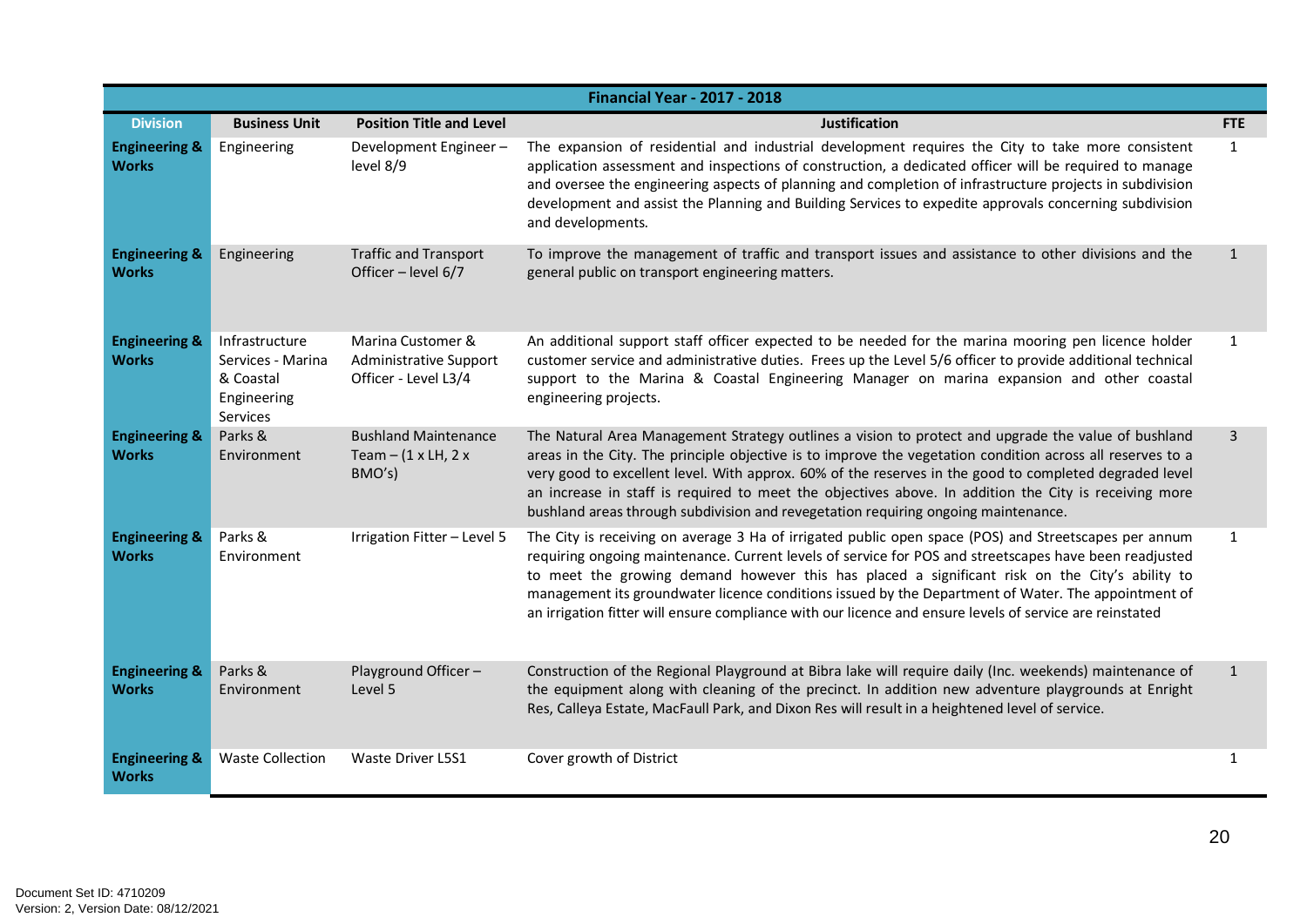| <b>Finance and</b><br>Corporate<br><b>Services</b>        | Finance                                | <b>Financial Systems</b><br>Accountant                                           | Building & supporting BI solutions and reporting needs, business process and automation improvements.                                                                                                                                                                                                                                                                                                                                                         | $\mathbf{1}$ |
|-----------------------------------------------------------|----------------------------------------|----------------------------------------------------------------------------------|---------------------------------------------------------------------------------------------------------------------------------------------------------------------------------------------------------------------------------------------------------------------------------------------------------------------------------------------------------------------------------------------------------------------------------------------------------------|--------------|
| <b>Finance and</b><br>Corporate<br><b>Services</b>        | Finance                                | Graduate Accountant                                                              | Accounting support for the City's growing services (including the aquatic & recreational facility at CCW<br>and the Port Coogee Marina) and to assist with the growing complexity of financial management of<br>assets.                                                                                                                                                                                                                                       | 1            |
| <b>Finance and</b><br>Corporate<br><b>Services</b>        | Finance                                | <b>Procurement Systems</b><br>Administrator                                      | With improvement to Procurement systems, a resource is required to train, maintain and support data<br>requirements. This includes the management of internal (Portal) and the new external (Web Site) to<br>support the development of suppliers.                                                                                                                                                                                                            | 1            |
| <b>Finance and</b><br>Corporate<br><b>Services</b>        | Finance                                | Rates Generalist                                                                 | Growth in the City's rating base and interim rating, as well as delivering and managing a more<br>sophisticated and complex rating model                                                                                                                                                                                                                                                                                                                      | 1            |
| <b>Finance and</b><br><b>Corporate</b><br><b>Services</b> | Information<br><b>Services</b>         | <b>Archiving Services</b><br>Officer Level 5                                     | Required to undertake all duties associated with managing the City's archived records (electronic and<br>physical), including providing training to staff, developing policy and procedures, liaising with other local<br>governments and generally coordinating the City's retention and disposal program.                                                                                                                                                   | $\mathbf{1}$ |
| <b>Finance and</b><br>Corporate<br><b>Services</b>        | Information<br>Services                | <b>ICT Security Analyst</b><br>Level 7/8                                         | The City faces growing challenges from within and beyond our protective firewall and trusted network.<br>These threats are growing in number and complexity, forcing pressure on our ability to keep our systems,<br>data and people continually safe from these dangers. To help mitigate these risks it is anticipated a<br>suitably qualified and experienced ICT security practitioner will be required to reinforce the City's cyber<br>defence systems. | 1            |
| <b>Finance and</b><br>Corporate<br><b>Services</b>        | Information<br><b>Services</b>         | <b>Systems Support Officer</b><br>Level 5/6                                      | As an impact from the forthcoming RPAEC facility out at Cockburn Central and the City's undertaking of<br>the Coogee Marina facility, additional ICT support may be required to provide adequate support for this<br>and other satellite facilities.                                                                                                                                                                                                          | 1.5          |
| Governance<br>& Community<br><b>Services</b>              | Community<br>Development &<br>Services | <b>Family and Community</b><br>Development<br>Multicultural Officer -<br>Level 5 | This position has been identified in a number of Strategic Plans adopted by Council. There is no staff<br>position available to manage a Multicultural Strategic Plan to address the needs and gaps of the City's<br>CALD (culturally & linguistically diverse) population.                                                                                                                                                                                   | 1            |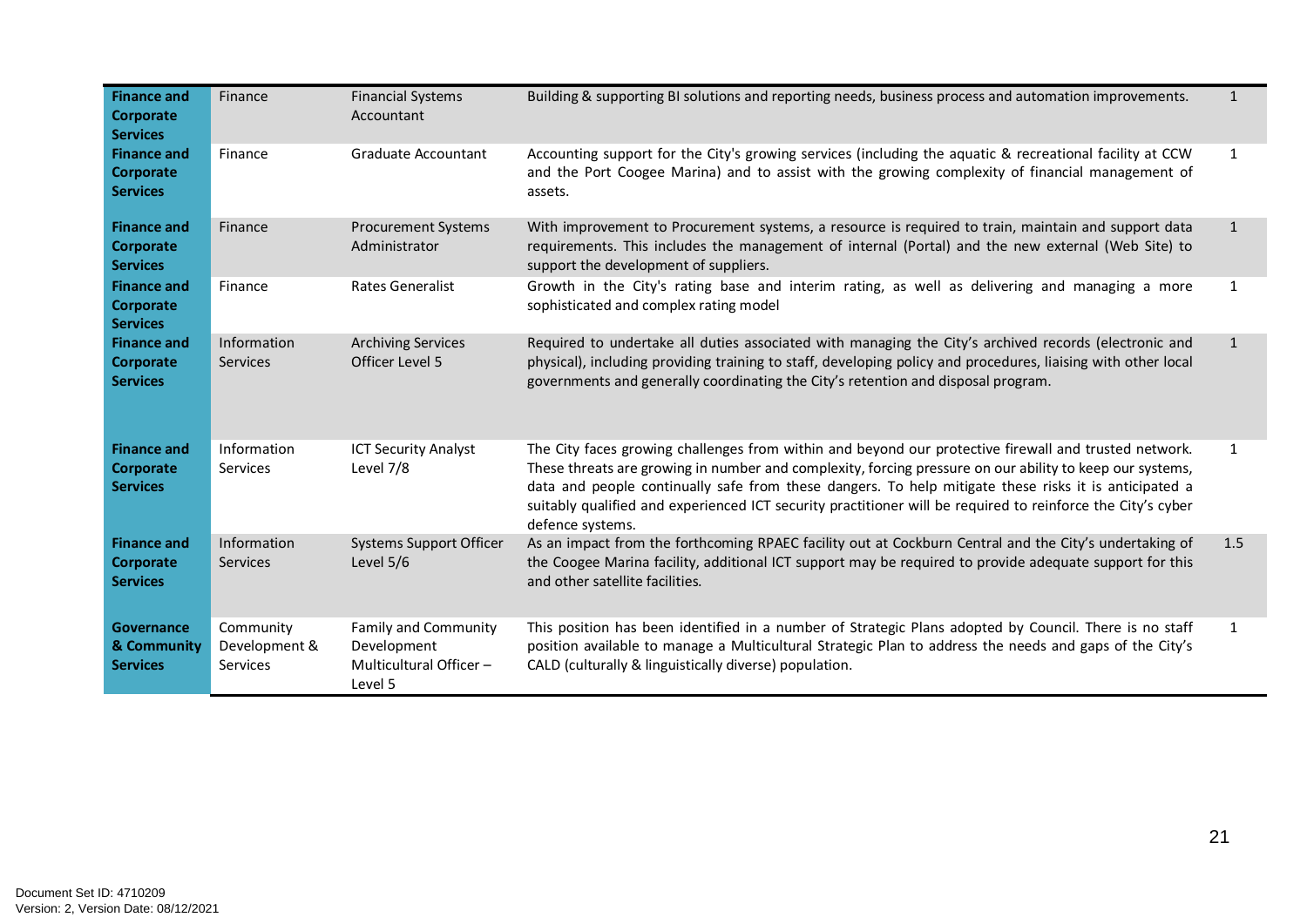| Governance<br>& Community<br><b>Services</b>        | Emergency<br>Management                | Bush Fire Inspection and<br><b>Mitigation Officer</b>                  | With the recent introduction of the City's Bush Fire Risk Management Plan and its adoption through<br>council in 2015. The role would also include firebreak inspections which would release a ranger from this<br>role for about 4 months each year. This is to inspect the areas requiring mitigation prior to the works<br>being undertaken and then after the work to ensure that the works undertaken have reduce the fuel<br>loads and rating levels to acceptable standards. Equally there is a requirement for local governments to<br>undertake regular reviews of bushland areas located within its districts either be it state or local<br>government owned or privately owned property. Those proactive inspections are undertaken to maintain<br>or reduce fuel load levels within their communities. Currently these responsibilities are shared between<br>the City's Emergency Management Coordinator and the City Rangers' as Fire Control officers (an officer<br>taken from active Ranger work to cover this for a period of 6 months) to inspect properties within the<br>City during Fire season to ensure compliance. | $\mathbf{1}$ |
|-----------------------------------------------------|----------------------------------------|------------------------------------------------------------------------|----------------------------------------------------------------------------------------------------------------------------------------------------------------------------------------------------------------------------------------------------------------------------------------------------------------------------------------------------------------------------------------------------------------------------------------------------------------------------------------------------------------------------------------------------------------------------------------------------------------------------------------------------------------------------------------------------------------------------------------------------------------------------------------------------------------------------------------------------------------------------------------------------------------------------------------------------------------------------------------------------------------------------------------------------------------------------------------------------------------------------------------------|--------------|
| <b>Governance</b><br>& Community<br><b>Services</b> | Library Service                        | Library Officer - Level 3                                              | This full-time position will provide support to the library service at Success. The current level of staffing is<br>performing at full capacity and population in the catchment area continues to grow. The service has also<br>taken on the additional role of bookings officer for the community rooms and theatrette at the complex.<br>A role which was not identified in the original staffing plan for the service.                                                                                                                                                                                                                                                                                                                                                                                                                                                                                                                                                                                                                                                                                                                    | 1            |
| Governance<br>& Community<br><b>Services</b>        | Recreation<br>Services                 | Senior Facilities and<br><b>Reserves Bookings</b><br>Officer - level 5 | This position is required due to the increase in number of reserves and facilities over the past 5 years i.e.<br>Success Regional Reserve, Aubin Grove Reserve, Botany Park and CCW community fields. In addition, the<br>need in this area will only further increase as new reserves such as Banjup and Frankland are completed<br>in 2018/9. This position is proposed to oversee the bookings of both the community facilities and<br>reserves and will be a key component of an overall restructure in the reserves and facilities bookings<br>management area.                                                                                                                                                                                                                                                                                                                                                                                                                                                                                                                                                                         | $\mathbf{1}$ |
| Governance<br>& Community<br><b>Services</b>        | Community<br>Development &<br>Services | Seniors Centre Programs<br><b>Booking Assistant-Level</b><br>3         | Due to the delay in the Life Long Learning Centre and substantial growth of the Seniors Centre since it<br>opened the works loads of the current staff have increased significantly. This position is critical to<br>maintaining the high level of customer service that is expected at the centre.                                                                                                                                                                                                                                                                                                                                                                                                                                                                                                                                                                                                                                                                                                                                                                                                                                          | $\mathbf{1}$ |
| <b>Planning and</b><br><b>Development</b>           | Environmental<br>Health                | <b>Environmental Health</b><br>Officer                                 | There will be a need for an additional EHO in 2017/18 due to growth in population and premises and to<br>coincide with extra workload brought about by wholesale change to all Health Local Laws and<br>Regulations when the new Public Health Act is introduced. There is likely to be a need for a further EHO<br>before 2020 to coincide with substantial development of Latitude 32, Cockburn Coast, Port Coogee and<br>Calleya especially where new shopping centres are opened.                                                                                                                                                                                                                                                                                                                                                                                                                                                                                                                                                                                                                                                        | $\mathbf{1}$ |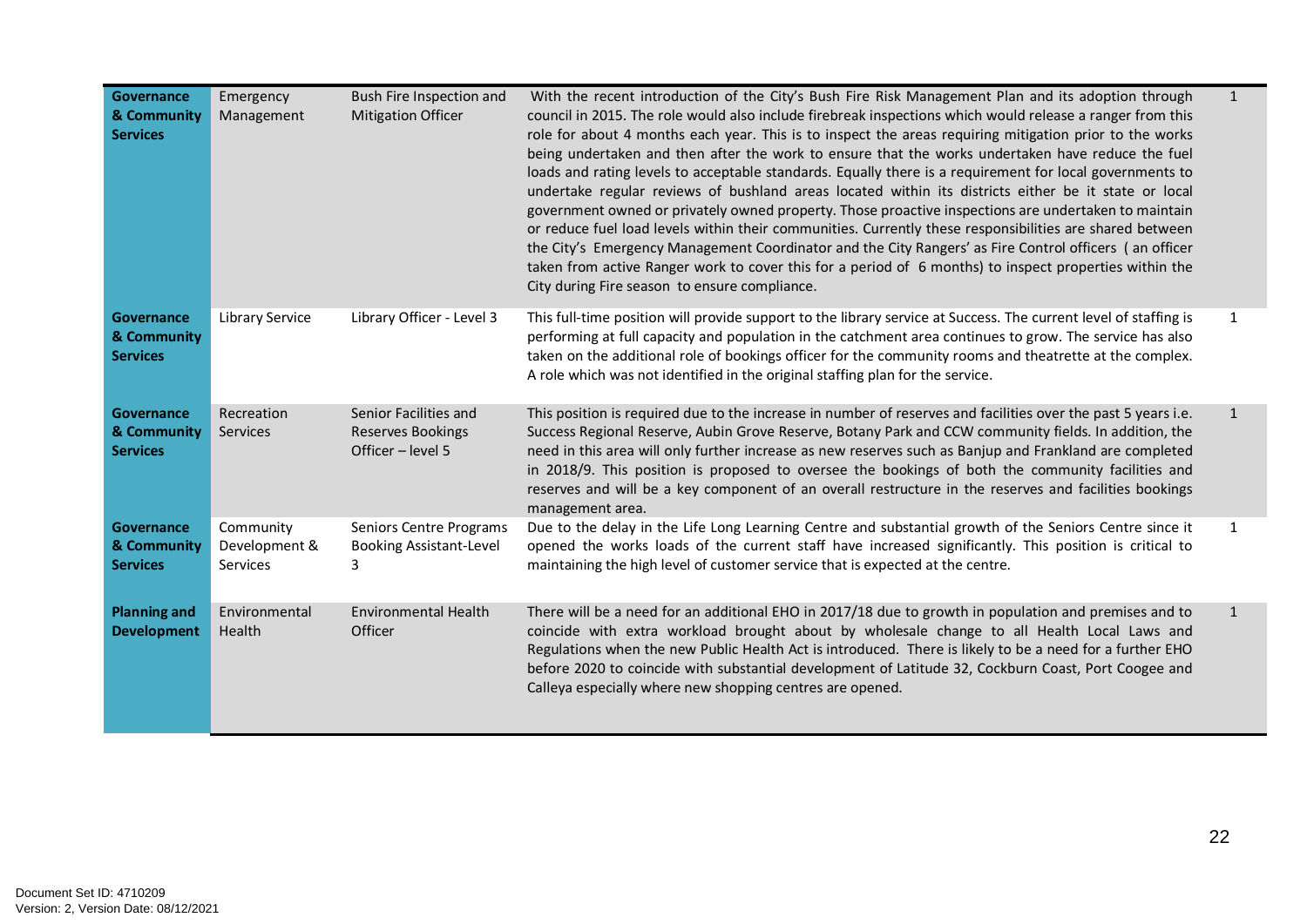| Planning and | <b>Strategic Planning</b> | Economic Development | Strategic Planning prepared the Economic Development Directions Strategy for Council in 2014. This has     |  |
|--------------|---------------------------|----------------------|------------------------------------------------------------------------------------------------------------|--|
| Development  |                           | Officer              | a three stage implementation plan, with the key performance measures of: 1. Accurately understanding       |  |
|              |                           |                      | the City's current resources and capabilities in terms of economic development 2. Defining where we        |  |
|              |                           |                      | want to go in to the future - that is, our vision and highest level objectives for economic development 3. |  |
|              |                           |                      | Preparation of the Economic Development Strategy, including Digital and Tourism elements, to achieve       |  |
|              |                           |                      | our vision.                                                                                                |  |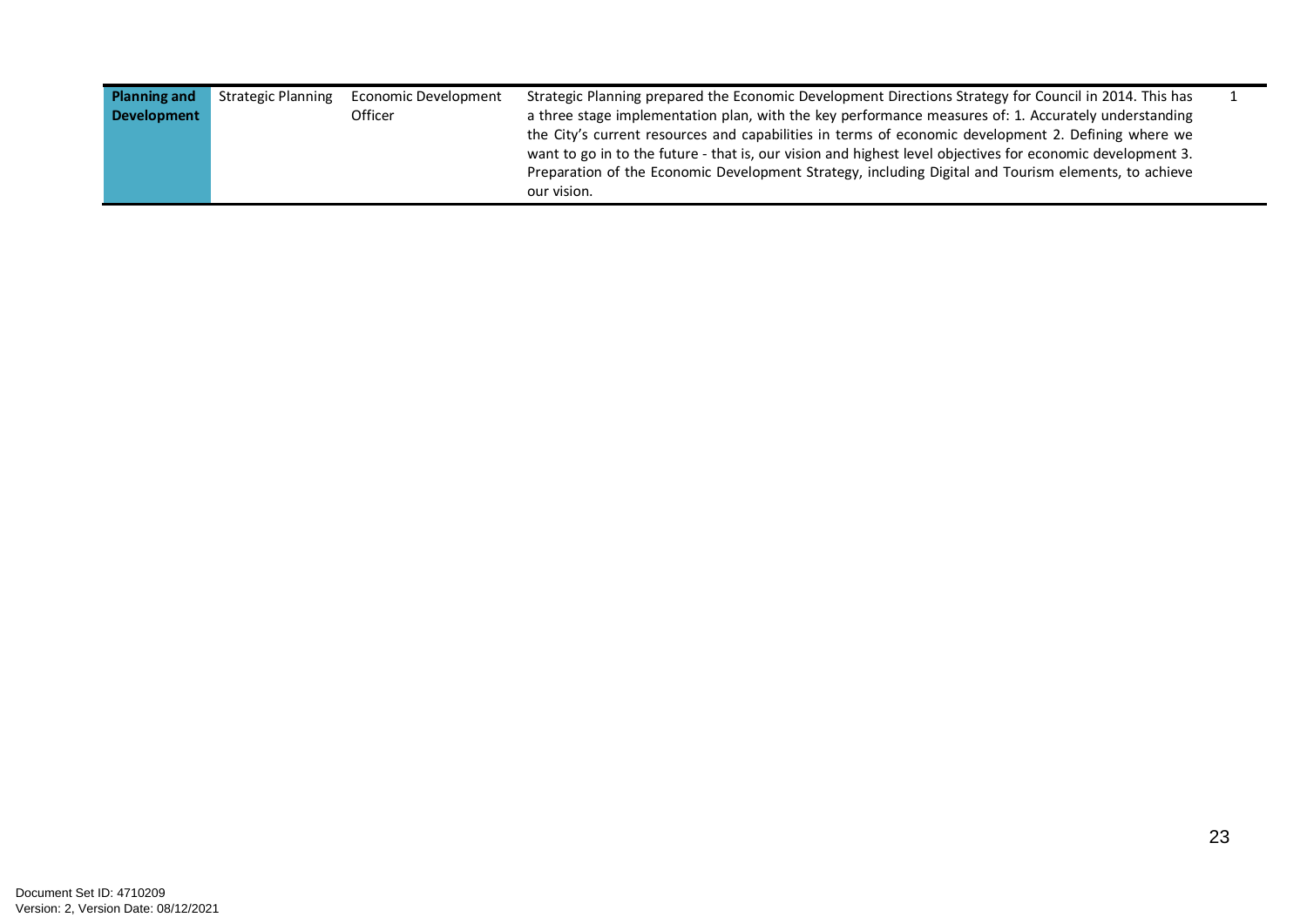|                                                                |                                        |                                                                    | <b>Financial Year - 2018 - 2019</b>                                                                                                                                                                                                                                                                                                                                                                                                                                                                               |                |
|----------------------------------------------------------------|----------------------------------------|--------------------------------------------------------------------|-------------------------------------------------------------------------------------------------------------------------------------------------------------------------------------------------------------------------------------------------------------------------------------------------------------------------------------------------------------------------------------------------------------------------------------------------------------------------------------------------------------------|----------------|
| <b>Division</b>                                                | <b>Business Unit</b>                   | <b>Position Title and Level</b>                                    | <b>Justification</b>                                                                                                                                                                                                                                                                                                                                                                                                                                                                                              | <b>FTE</b>     |
| <b>Engineering &amp;</b><br><b>Works</b>                       | Parks &<br>Environment                 | <b>Foreshore Maintenance</b><br>Team - Level 5 &4                  | The City's population growth, shark barriers, pontoon and improvements to open space has<br>increased the utilisation of the foreshore environment requiring daily cleaning and servicing. In<br>addition regular maintenance of the park and streetscape infrastructure along the entire coastal<br>precinct will increase its useful life and reduce risks associated with deterioration by coastal<br>processes.                                                                                               | 2              |
| <b>Engineering &amp;</b><br><b>Works</b>                       | Parks &<br>Environment                 | Verge Compliance Team<br>$-$ Level 6                               | The appointment of this team will allow a proactive approach to the management of the verges and<br>ensure requests are centralised.                                                                                                                                                                                                                                                                                                                                                                              | $\overline{2}$ |
| <b>Finance and</b><br>Corporate<br><b>Services</b>             | Finance                                | <b>Contracts Category</b><br>Officer                               | Procurement in 2020 requires an addition resource to review, facilitate and implement category<br>planning for aggregated expenditure to improve product / service innovation and value generation<br>attributed to the engagement of strategic suppliers.                                                                                                                                                                                                                                                        | $\mathbf{1}$   |
| <b>Finance and</b><br>Corporate<br><b>Services</b>             | Finance                                | Revenue Officer                                                    | Increasing payment volumes require additional resources for debt recovery and the administration<br>of on-line payment channels.                                                                                                                                                                                                                                                                                                                                                                                  | $\mathbf{1}$   |
| <b>Finance and</b><br>Corporate<br><b>Services</b>             | Information<br>Services                | <b>Systems Support Officer</b>                                     | As an impact from the forthcoming RPAEC facility out at Cockburn Central and the City's<br>undertaking of the Coogee Marina facility, additional ICT support may be required to provide<br>adequate support for this and other satellite facilities.                                                                                                                                                                                                                                                              | 1.5            |
| <b>Governance &amp;</b><br><b>Community</b><br><b>Services</b> | Communications                         | <b>Customer Service Officer</b>                                    | to be determined following review of structure in advance of the depot opening and the relocation<br>of Customer Service to behind the front desk. This has been held back in the hope that the use of<br>technological solutions will reduce the number of manual customer requests; phone calls and<br>transactions that are currently conduct. However, with the increase in population and customer<br>expectations, it is still likely that additional resource will be required to maintain service levels. | 1              |
| <b>Governance &amp;</b><br><b>Community</b><br><b>Services</b> | Recreation<br><b>Services</b>          | Administration Officer-<br>Level 2                                 | This part time position is an increase on the existing casual position which is currently in place to<br>manage the Kidsport administration process. Whilst the role will have a primary focus on managing<br>the increase in volume of KidSport funding applications caused by clubs growing and the<br>development of new clubs, it will also provide administration and customer service support across<br>the Recreation Services area.                                                                       | 0.5            |
| <b>Governance and</b><br><b>Community</b><br><b>Services</b>   | Community<br>Development &<br>Services | Seniors Centre Kitchen<br>Hand/Relief cook Level<br>2/3. Part time | The meals service at the seniors centre has experienced significant growth over the past few years<br>and this is expected to continue. This will require the employment of a kitchen hand. The<br>Volunteers currently provide support to the meals service but future growth will be beyond the<br>capacity of volunteers.                                                                                                                                                                                      | 0.6            |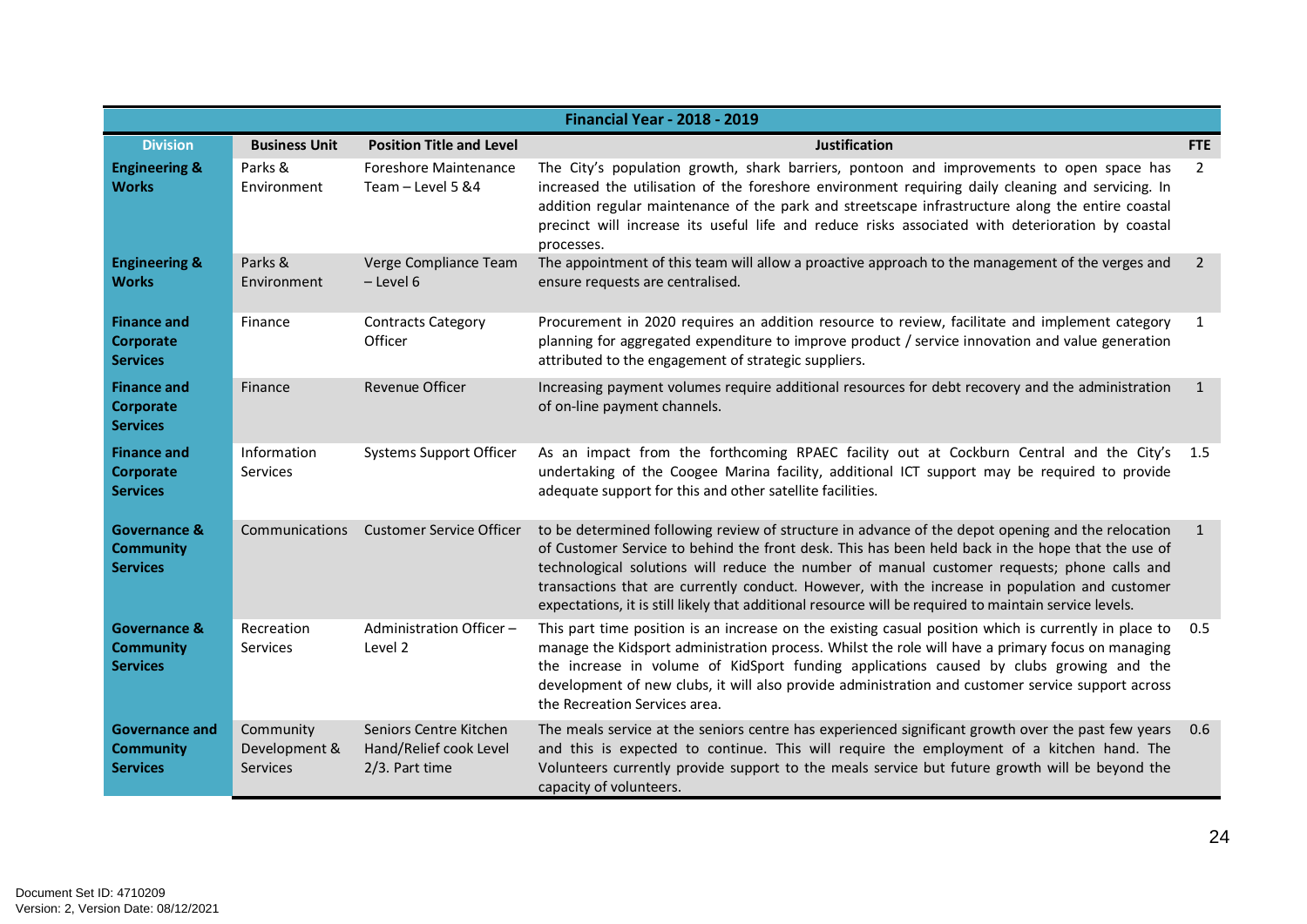|                                                                |                                               |                                                                                                    | <b>Financial Year - 2019 - 2020</b>                                                                                                                                                                                                                                                                                                                                                                                                                                                                                                                                                                                                                                                                                          |              |
|----------------------------------------------------------------|-----------------------------------------------|----------------------------------------------------------------------------------------------------|------------------------------------------------------------------------------------------------------------------------------------------------------------------------------------------------------------------------------------------------------------------------------------------------------------------------------------------------------------------------------------------------------------------------------------------------------------------------------------------------------------------------------------------------------------------------------------------------------------------------------------------------------------------------------------------------------------------------------|--------------|
| <b>Division</b>                                                | <b>Business Unit</b>                          | <b>Position Title and Level</b>                                                                    | Justification                                                                                                                                                                                                                                                                                                                                                                                                                                                                                                                                                                                                                                                                                                                | FTE          |
| <b>Governance &amp;</b><br><b>Community</b><br><b>Services</b> | Communications                                | <b>Digital Communications</b><br>Officer - L5                                                      | The ongoing growth in digital communications; the expansion of channels for communications;<br>community expectations are likely to see the need for a second Digital Communications Officer.                                                                                                                                                                                                                                                                                                                                                                                                                                                                                                                                | $\mathbf{1}$ |
| <b>Engineering &amp;</b><br><b>Works</b>                       | Parks &<br>Environment                        | Operation Projects Officer -<br>level 6                                                            | As new public open space and streetscape, received through the subdivision process, is delivered<br>under contracts for service a dedicated officer will be required to manage onsite performance, OHS<br>compliance, risk mitigation and contract renewals                                                                                                                                                                                                                                                                                                                                                                                                                                                                  | $\mathbf{1}$ |
| <b>Finance and</b><br><b>Corporate Services</b>                | Finance                                       | <b>Finance Officer</b>                                                                             | Need for a generalist finance officer to support the City's growing services and to assist a number of<br>projects, including the new Tech1 Ci Anywhere upgrade and staff training.                                                                                                                                                                                                                                                                                                                                                                                                                                                                                                                                          | 1            |
| <b>Governance &amp;</b><br><b>Community</b><br><b>Services</b> | Community<br>Development &<br><b>Services</b> | <b>Family and Community</b><br>Development Co-ordinator<br>Aboriginal Cultural Centre -<br>Level 7 | This position will be the inaugural staff member as the facility is being planned, consulted and finally<br>built - responsible for the fitting out and development of the Centre; and initial planning of programs<br>and liaison with the community, businesses and relevant service providers. Will be responsible for the<br>overall management of the Centre and staff.                                                                                                                                                                                                                                                                                                                                                 | $\mathbf{1}$ |
| <b>Governance &amp;</b><br><b>Community</b><br><b>Services</b> | Ranger Services                               | Parking Compliance Officer<br>3/4                                                                  | This full time position is required due to increases in demand to deal with parking within the City.<br>The additional Parking officer would enable the City to accommodate the ever increasing parking<br>issue demands in and around the Port Coogee area, Adventure World, Cockburn central CBD<br>developments including the new Parking Station in the Central West Recreation facility and new<br>Aubin Grove train station development and the ongoing school parking demands in particular. It will<br>also enable the City to maintain a constant 7 days a week presence to deal with parking related<br>matters as well as the constant demands currently being undertaken the single parking officer in<br>place. | 1            |
| <b>Governance &amp;</b><br><b>Community</b><br><b>Services</b> | <b>Ranger Services</b>                        | Ranger                                                                                             | Due to increases in population the general demands expected to be placed on this service area for an<br>additional Rangers' would be required by this time. It is anticipated that by around 2020 the City's<br>population of the City would have increased to be around 150,000. With this increase in population<br>would be an increase in overall demand in the number of Rangers required to perform and<br>accommodate the City demands. As well as increases in both Cat, Dog law enforcement requirements<br>and general local law matters such as Rubbish, Parking, related matters.                                                                                                                                | $\mathbf{1}$ |
| <b>Planning and</b><br><b>Development</b>                      | Statutory<br>Planning                         | Senior Planning Officer Level<br>7/8                                                               | Additional Senior Planner to accommodate an increase in planning applications expected to occur as<br>a result of the proposed apartment/grouped dwellings (requiring planning approval) which are<br>expected to be 500 per year based on Forecast ID estimates of 4819 additional dwellings from 2014-<br>2023. Senior required as more of the infill development proposals are complex and require increased<br>experience.                                                                                                                                                                                                                                                                                               | $\mathbf{1}$ |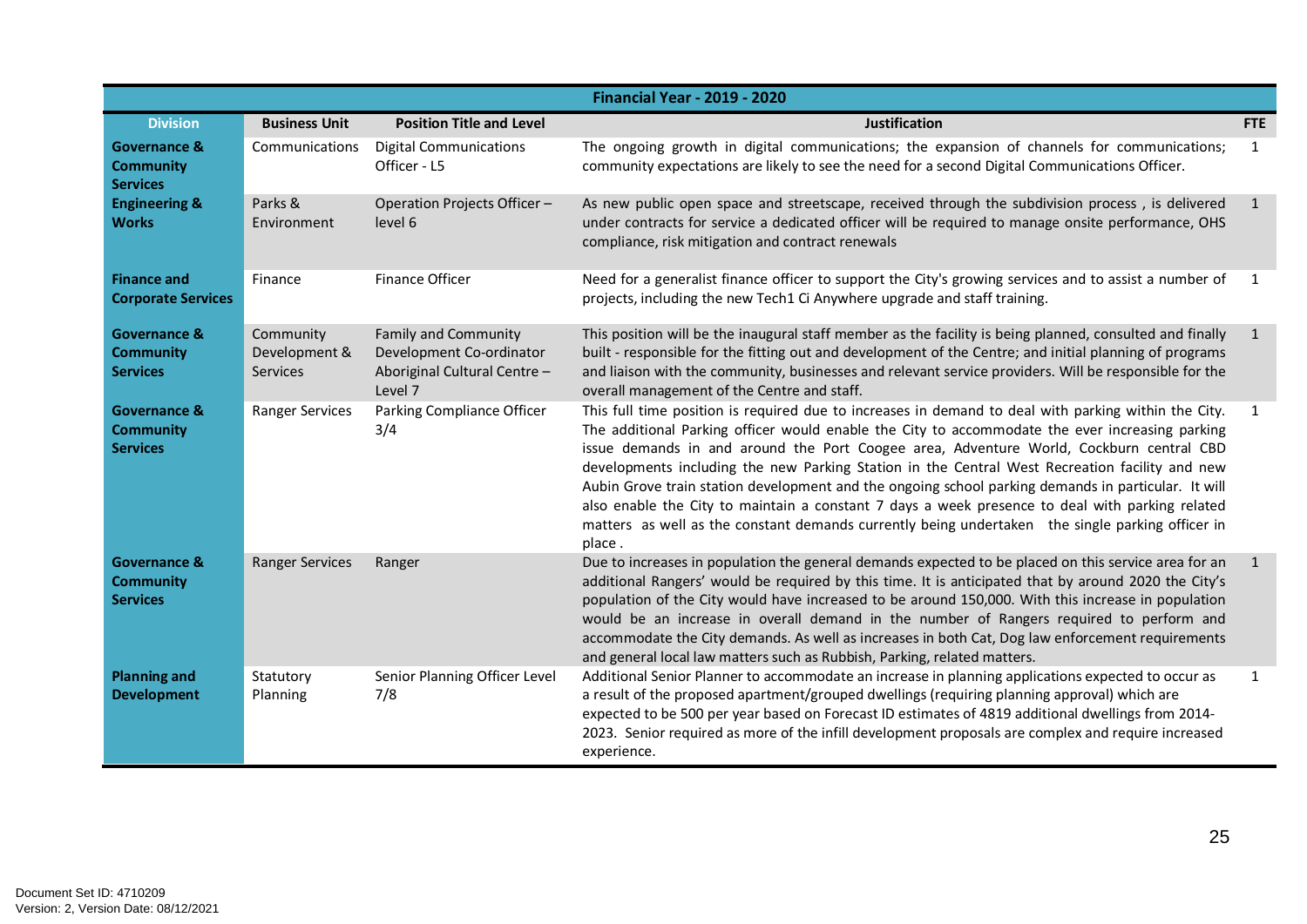| <b>Financial Year - 2020 - 2021</b>                            |                                                 |                                                                                                                                                                                                                                                       |                                                                                                                                                                                                                                                                                                                                                                                                                                                                         |              |
|----------------------------------------------------------------|-------------------------------------------------|-------------------------------------------------------------------------------------------------------------------------------------------------------------------------------------------------------------------------------------------------------|-------------------------------------------------------------------------------------------------------------------------------------------------------------------------------------------------------------------------------------------------------------------------------------------------------------------------------------------------------------------------------------------------------------------------------------------------------------------------|--------------|
| <b>Division</b>                                                | <b>Business Unit</b>                            | <b>Position Title and Level</b>                                                                                                                                                                                                                       | <b>Justification</b>                                                                                                                                                                                                                                                                                                                                                                                                                                                    | FTE          |
| <b>Engineering &amp;</b><br><b>Works</b>                       | Parks &<br>Environment                          | Golf Course Staff - 8 staff<br>(TBA)                                                                                                                                                                                                                  | Construction of the golf course is listed on the LTFP for 2019/20 and will require a number of<br>maintenance staff, including Manager. Defined staff levels will be refined following completion of<br>the business case                                                                                                                                                                                                                                               | 8            |
| <b>Engineering &amp;</b><br><b>Works</b>                       | Parks &<br>Environment                          | Landscape Architect-<br>Level 8                                                                                                                                                                                                                       | A landscape architect will be required to deliver designs and consultation forums for ongoing park<br>and streetscape upgrades derived through revitalisation strategies.                                                                                                                                                                                                                                                                                               | 1            |
| <b>Governance &amp;</b><br><b>Community</b><br><b>Services</b> | Community<br>Development &<br>Services          | <b>Family and Community</b><br>Development Staff for<br>the Aboriginal Cultural<br>Centre Level 5<br>Community and Tourism<br>Officer $\cdot$<br>Level 3<br>Reception/Administration<br>Officer $\cdot$<br>Cultural<br><b>Officers Casual Level 4</b> | Decision of OCM 12-2010 and both Reconciliation Action Plans identified the need for the<br>Aboriginal Cultural Centre. Staff will be required for the Aboriginal Cultural Centre.<br>Community & Tourism Officer (50D if possible): Programming; Marketing; Liaising with tour<br>Level 3 (50D if possible) : Reception/Admin ·<br>providers/businesses ·<br>Casual Staff (50D) for<br>delivering specialist cultural and language services/programs                   | 2.5          |
| <b>Governance &amp;</b><br><b>Community</b><br><b>Services</b> | Community<br>Development and<br><b>Services</b> | <b>Youth Services Youth</b><br>Outreach Worker, Level 5                                                                                                                                                                                               | There will be a need for an additional Youth Outreach worker due to growth in youth population.<br>The Outreach Officer will increase community engagement at a distance from the Youth Centre<br>and deliver needed programs.                                                                                                                                                                                                                                          | $\mathbf{1}$ |
| <b>Governance &amp;</b><br><b>Community</b><br><b>Services</b> | <b>Ranger Services</b>                          | Customer Service/<br><b>Administration Officer</b><br>2/3                                                                                                                                                                                             | Along with the increases in demand in the Ranger operation will also be a similar increase in<br>demand of the administrative requirements of the ranger services area. Such expected demands<br>will be in the area of animal registrations, general customer service contact with aggrieved<br>members of the public, infringement processing and adjudication processes and general<br>administrative duties, which currently is averaging 10-15% increase per year. | 1            |
| <b>Governance and</b><br><b>Community</b><br><b>Services</b>   | Recreation<br>Services                          | <b>Recreation Planning and</b><br>Projects Officer                                                                                                                                                                                                    | This position is required to assist in the delivery of a large number of recreation planning and<br>development sport and recreation projects which have been identified to occur in the Community,<br>Sport and Recreation Strategic Facilities Plan.                                                                                                                                                                                                                  | 1            |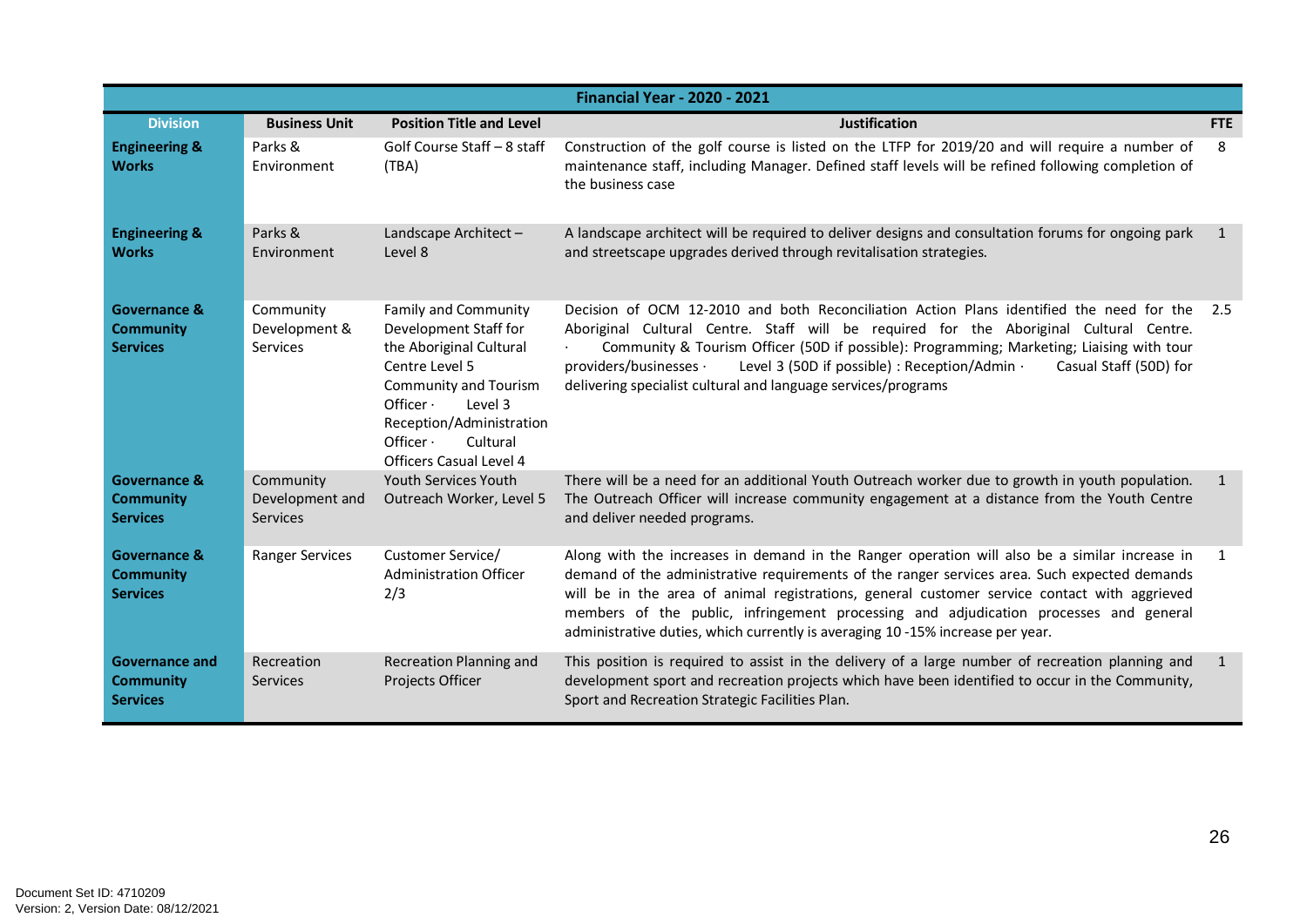| <b>Financial Year - 2021 - 2022</b>                            |                                          |                                                                                    |                                                                                                                                                                                                                                                                                                                                                           |                |
|----------------------------------------------------------------|------------------------------------------|------------------------------------------------------------------------------------|-----------------------------------------------------------------------------------------------------------------------------------------------------------------------------------------------------------------------------------------------------------------------------------------------------------------------------------------------------------|----------------|
| <b>Division</b>                                                | <b>Business Unit</b>                     | <b>Position Title and Level</b>                                                    | <b>Justification</b>                                                                                                                                                                                                                                                                                                                                      | <b>FTE</b>     |
| <b>Engineering and</b><br><b>Works</b>                         | <b>Waste Collection</b>                  | <b>Bin Delivery L4S1</b>                                                           | Cover growth of District                                                                                                                                                                                                                                                                                                                                  | $\mathbf{1}$   |
| <b>Engineering and</b><br><b>Works</b>                         | <b>Waste Collection</b>                  | <b>Illegal Dumping L5S1</b>                                                        | Cover growth of District                                                                                                                                                                                                                                                                                                                                  | $\overline{2}$ |
| <b>Engineering and</b><br><b>Works</b>                         | <b>Waste Collection</b>                  | Verge Supervisor L6S1                                                              | Management of 2 verge crews                                                                                                                                                                                                                                                                                                                               | 1              |
| <b>Engineering and</b><br><b>Works</b>                         | <b>Waste Collection</b>                  | <b>Waste Driver L5S1</b>                                                           | Cover Growth of District                                                                                                                                                                                                                                                                                                                                  | $\mathbf{1}$   |
| <b>Engineering and</b><br><b>Works</b>                         | <b>Waste Collection</b>                  | Waste Drivers Small Rear<br>Loader L5S1                                            | Cover growth of District                                                                                                                                                                                                                                                                                                                                  | 4              |
| <b>Engineering and</b><br><b>Works</b>                         | <b>Waste Collection</b>                  | <b>Waste Drivers Verge</b><br><b>L5S1</b>                                          | Cover growth of District.                                                                                                                                                                                                                                                                                                                                 | $\overline{4}$ |
| <b>Engineering and</b><br><b>Works</b>                         | Waste Collection.                        | <b>Full time Waste</b><br><b>Collection Admin</b><br>Support. L3S1                 | Admin Support dedicated to WC                                                                                                                                                                                                                                                                                                                             | 1              |
| <b>Governance &amp;</b><br><b>Community</b><br><b>Services</b> | <b>Library Service</b>                   | Learning for Life Centre<br>Staff                                                  | The redevelopment of Spearwood Library into the Learning for Life Centre will require an increase<br>in staff. A mix of full and part time positions is anticipated (3 FTEs). An additional library technician<br>will be added to support technology programs.                                                                                           | $\overline{3}$ |
| <b>Governance and</b><br><b>Community</b><br><b>Services</b>   | Community<br>Development and<br>Services | Learning For Life Centre-<br>Co-ordinator Level 7<br>Program Officer x2 Level<br>4 | The Age Friendly Strategic Plan identified the need for a long term Seniors Centre with a variety of<br>recreation and outreach activities for various age groups co-located with Library services in the new<br>facility. Staff will be required to co-ordinate the centre and provide additional programs for Seniors,<br>children, youth, and parents. | 3              |
| <b>Planning and</b><br><b>Development</b>                      | Statutory<br>Planning                    | Planning Officer 5/6                                                               | Additional Planner to accommodate an increase in planning applications expected to occur as a<br>result of the proposed apartment/grouped a dwelling (requiring planning approval) which is<br>expected to be 500 per year based on Forecast ID estimates of 4819 additional dwellings from 2014-<br>2023.                                                | 1              |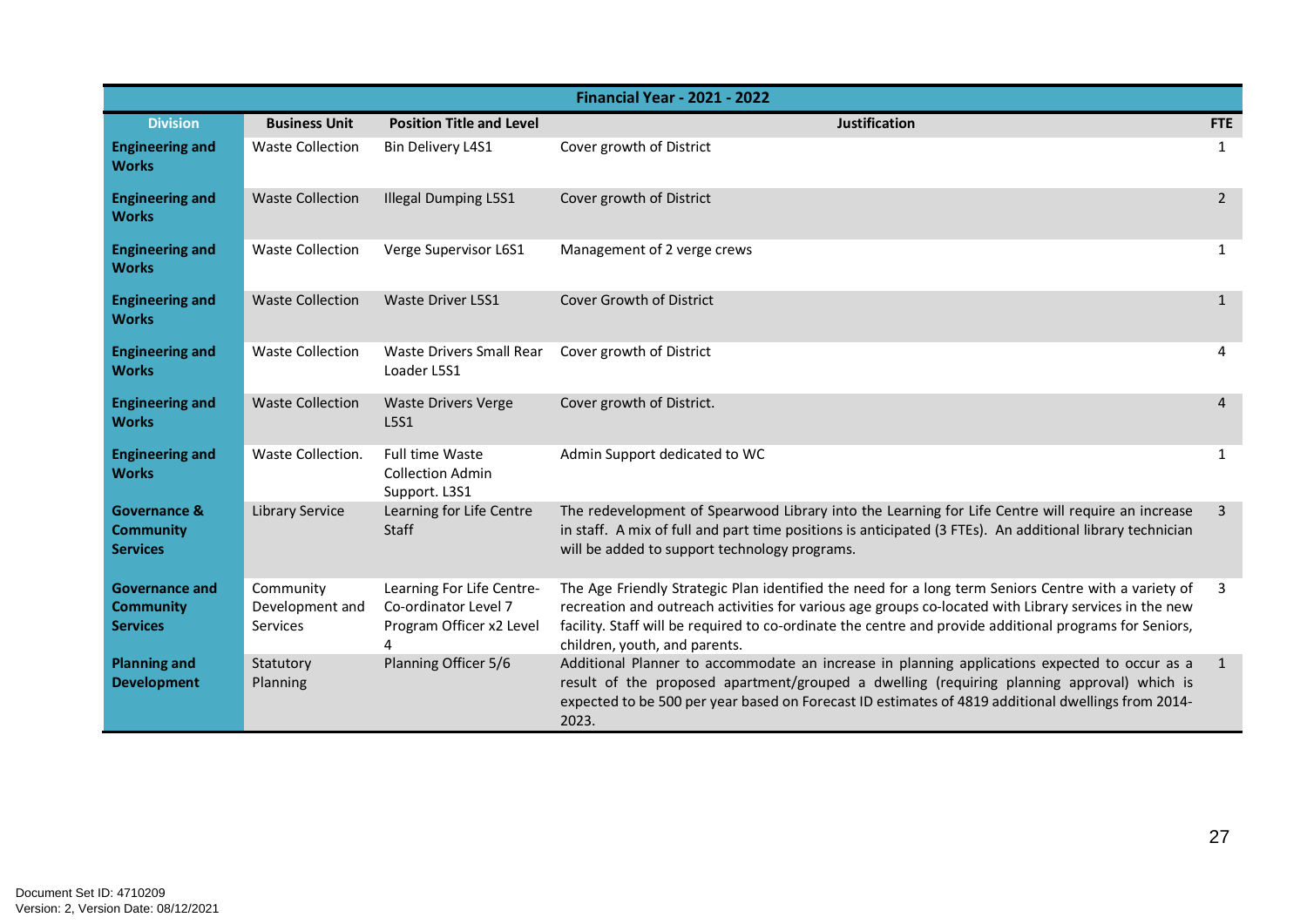| <b>Grant / Fee Funded Roles</b> |                                             |                                                 |                                                                                                                                    |                                                                                                                                                                                                                                                                                                                                                                                                    |              |
|---------------------------------|---------------------------------------------|-------------------------------------------------|------------------------------------------------------------------------------------------------------------------------------------|----------------------------------------------------------------------------------------------------------------------------------------------------------------------------------------------------------------------------------------------------------------------------------------------------------------------------------------------------------------------------------------------------|--------------|
| Year                            | <b>Division</b>                             | <b>Business Unit</b>                            | <b>Position Title and Level</b>                                                                                                    | <b>Justification</b>                                                                                                                                                                                                                                                                                                                                                                               | FTE          |
| 2017/2018                       | Governance &<br><b>Community Services</b>   | Community<br>Development and<br>Services        | Childcare Services - Fee<br>Funded FDC ESO x 1 FTE Level<br>4<br>12 month contract                                                 | The growth of the FDC Service necessitates an additional Educator<br>Support Officer. (Grant Funded). The growth of the FDC Service<br>necessitates the employment of a dedicated Resource Worker for<br>Facilitated Play Sessions and Toy & Equipment Library. Grant Funded                                                                                                                       | $\mathbf{1}$ |
| 2017/2018                       | Governance &<br><b>Community Services</b>   | Community<br>Development and<br><b>Services</b> | <b>Childcare Services- Fee</b><br><b>Funded Resource Worker</b><br>Level 4 1 2month                                                | The growth of the FDC Service necessitates the employment of a<br>dedicated Resource Worker for Facilitated Play Sessions and Toy &<br>Equipment Library. Grant Funded.                                                                                                                                                                                                                            | 0.6          |
| 2017/2018                       | Governance and<br><b>Community Services</b> | Community<br>Development &<br>Services          | Cockburn Community Care-<br><b>Grant Funded Administration</b><br>Support Level 3. - 12 month                                      | Cockburn Community Care is expanding rapidly, placing added<br>pressure on the Management and Administration Team. Along with<br>the rapidly expanding NDIS My Way service, the Aged Care reform<br>process will open up more Home Care Packages for CCC and the<br>agency can expect a significant increase in service hours. The<br>position will be fully grant funded across 3 funding bodies. | 1            |
| 2017/2018                       | Governance and<br><b>Community Services</b> | Community<br>Development &<br>Services          | Cockburn Community Care -<br>Grant Funded L5 12 month                                                                              | Cockburn Community Care secured a panel contract with DSC to<br>provide NDIS My Way services commencing July 2015. Uptake has<br>exceeded expectations with 5,800 hours of annual service<br>contracted since July. The program will grow and will require a full<br>time Coordinator. The position will be fully grant funded.                                                                    | $\mathbf{1}$ |
| 2018/2019                       | Governance &<br><b>Community Services</b>   | Community<br>Development and<br>Services        | Childcare Services - Fee<br>FundedIHC ESO Level 4                                                                                  | Growth of IHC Service necessitates IHC Educator Support Worker                                                                                                                                                                                                                                                                                                                                     | 0.5          |
| 2018/2019                       | Governance &<br><b>Community Services</b>   | Community<br>Development &<br>Services          | Childcare Services - Fee<br><b>FundedFDC Service Educator</b><br>Support Co-ordinator Level 5<br>Resource Worker Level 4<br>(0.75) | Growth of FDC and IHC Services necessitates additional co-<br>ordination and other staff.                                                                                                                                                                                                                                                                                                          | $\mathbf{1}$ |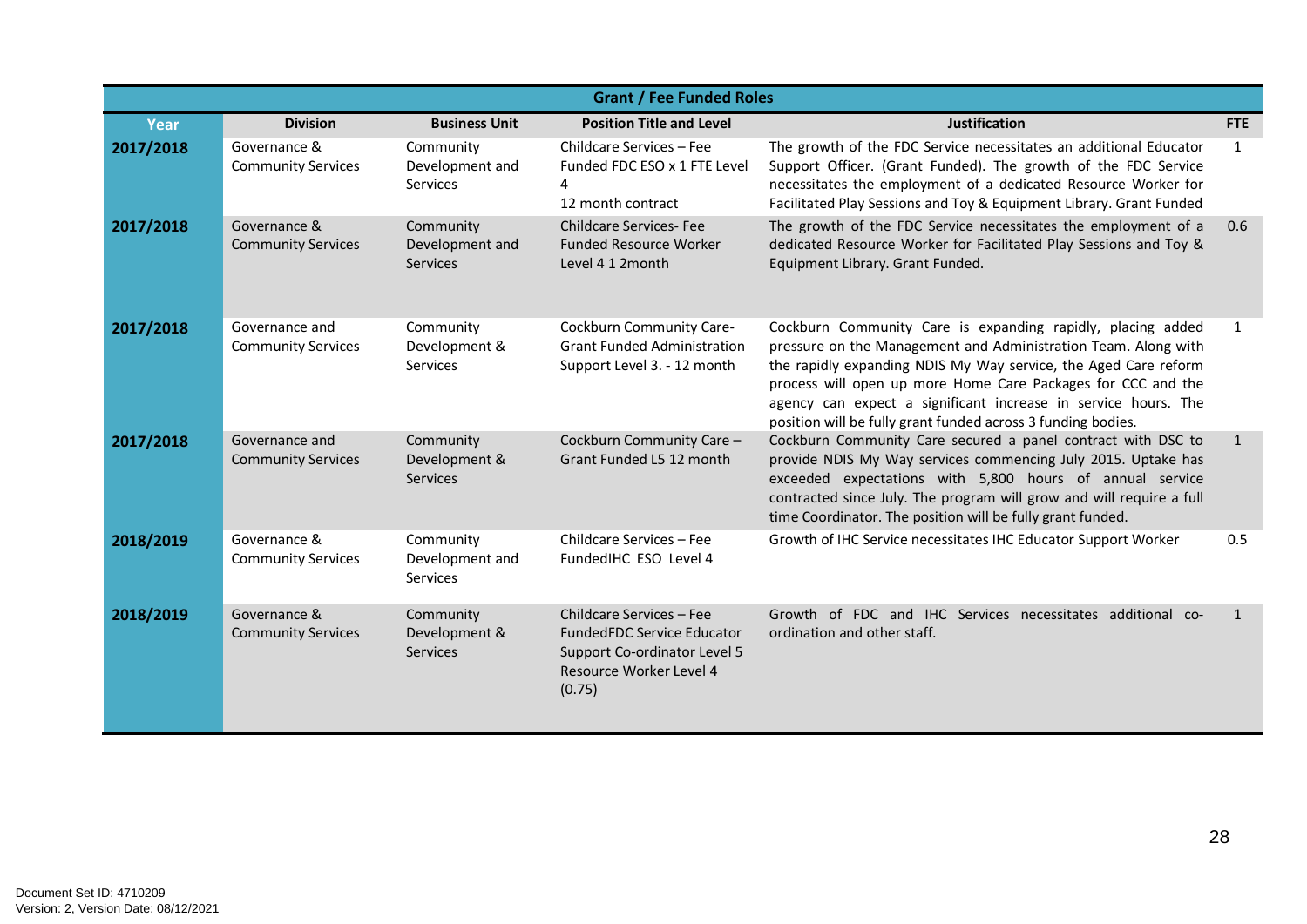## **Appendix 2 The Seven Human Resource Strategic Objectives**

| <b>Strategic Objectives</b>           | <b>Delivery Tactics</b>                                                |
|---------------------------------------|------------------------------------------------------------------------|
| <b>Achievement of a Zero Harm</b>     | <b>Introduction of Gemba Walks</b>                                     |
| <b>Environment</b>                    | <b>Health information sessions</b>                                     |
|                                       | Improve safety communication strategy                                  |
|                                       | Define safety roles and responsibilities and train to these            |
|                                       | <b>Introduction of Safety Moments</b>                                  |
|                                       | Ergonomic assessment of all work places                                |
|                                       | Improve safety visual reminders                                        |
|                                       | Expansion of the Wellness program                                      |
|                                       | Complete review of Safety Manual                                       |
|                                       | Investigate the use of technology to improve safety culture and access |
|                                       | Improve Take 5 process                                                 |
|                                       | Review of hazard reporting processes                                   |
|                                       | Introduction of monthly Safety Themes                                  |
| <b>Optimising Processes and</b>       | <b>Email only payslips</b>                                             |
| <b>Practices</b>                      | Develop a Payroll charter and Rules                                    |
|                                       | Review Position Description for every role                             |
|                                       | Develop an end to end process for entering employee on tech 1.         |
|                                       | Review Leave management                                                |
|                                       | Migrate employee Records to ECM                                        |
|                                       | <b>Improved HR Reporting</b>                                           |
|                                       | Revise every HR document - currency and E format                       |
|                                       | Improve employee exit processes                                        |
|                                       | Wages employees access to Intranet on site                             |
|                                       | Review reclassification processes                                      |
|                                       | Improve and integrate induction                                        |
|                                       | Maximise functionality and use of LMS                                  |
|                                       | Implementation of L&D strategy objectives and changes                  |
|                                       | Electronic Timesheets for all employees were applicable                |
|                                       | Develop Flow Charts for key HR processes                               |
| <b>Building Leadership Quality At</b> | Introduce mentoring program                                            |
| <b>All Levels</b>                     | Introduce 360's                                                        |
|                                       | Identification and development of potential talent                     |
|                                       | Front Line Leadership development framework                            |
|                                       | <b>SBMG Development Day</b>                                            |
|                                       | Different performance review process for leaders                       |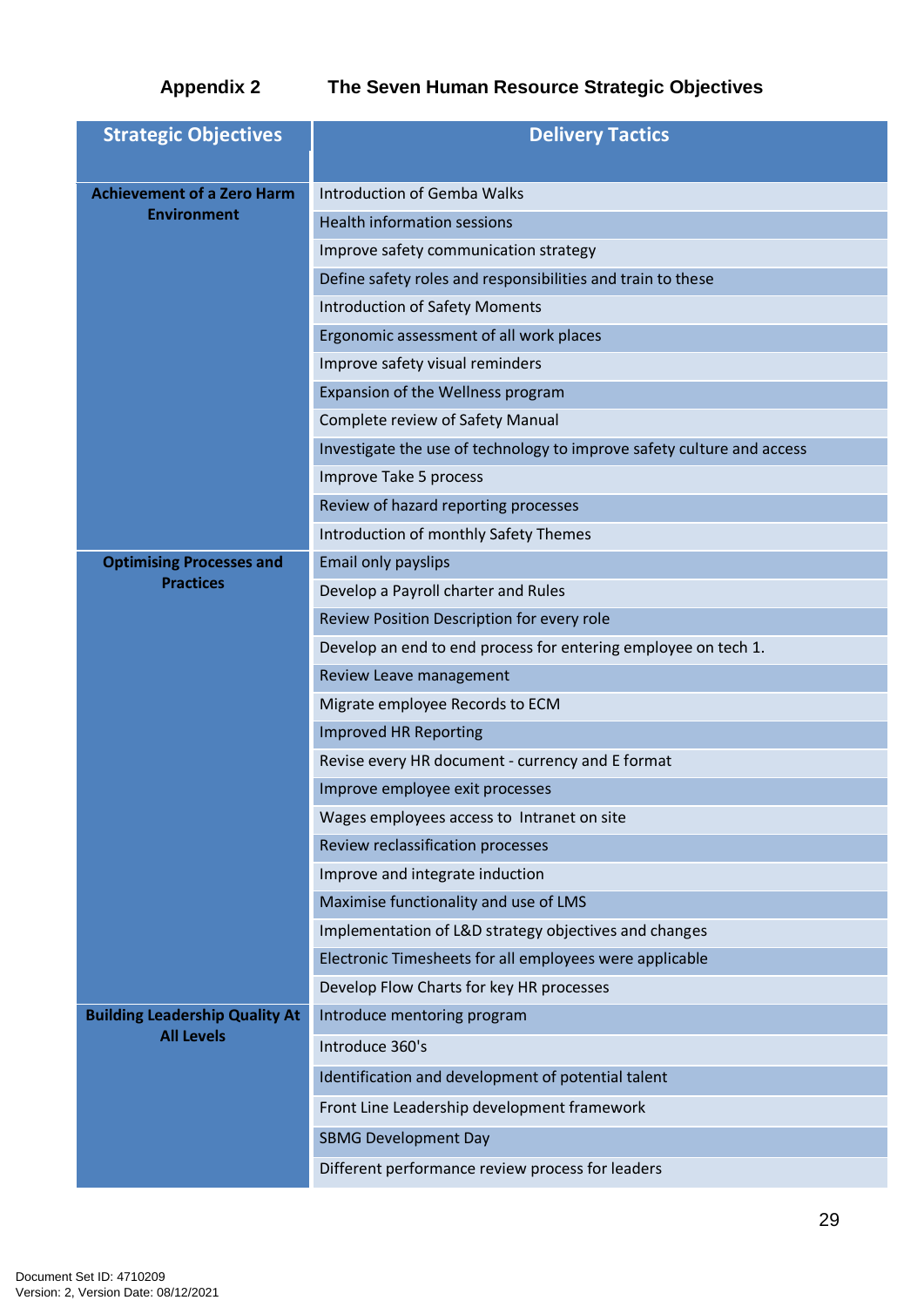| <b>Ensuring an Engaged, Inclusive</b>            | <b>Annual Employee Survey</b>                         |  |  |
|--------------------------------------------------|-------------------------------------------------------|--|--|
| and Diverse Workforce                            | Code of conduct training                              |  |  |
|                                                  | Discipline processes training                         |  |  |
|                                                  | Introduce regular focus groups                        |  |  |
|                                                  | <b>Values Awards</b>                                  |  |  |
|                                                  | Investigate workplace flexibility options             |  |  |
|                                                  | Investigate Day Care / Crèche options                 |  |  |
| <b>Developing Employee</b>                       | Review interview techniques, guides and training      |  |  |
| <b>Capabilities</b>                              | <b>Training Plans for individuals</b>                 |  |  |
|                                                  | Training calendar                                     |  |  |
|                                                  | Improved coordination of HR/Safety training offerings |  |  |
|                                                  | TNA for every role                                    |  |  |
|                                                  | Improved capture of training undertaken - matrix      |  |  |
| <b>Improve capabilities of HR</b>                | Improve information flow across functions within HR   |  |  |
| <b>Team</b>                                      | Ensure HR/Payroll/L&D and Safety input into next EA   |  |  |
|                                                  | HR representation at all tool boxes                   |  |  |
|                                                  | Industry memberships and 'mailing lists' i.e. ATO etc |  |  |
|                                                  | Cross function training                               |  |  |
| <b>Ensuring the RIGHT person, at</b>             | <b>Retention Strategy</b>                             |  |  |
| the RIGHT time, at the RIGHT<br>place and Retain | Review advertising strategy                           |  |  |
|                                                  | Review full recruitment cycle (end to end)            |  |  |
|                                                  | Implementation of the HR Business partner model       |  |  |
|                                                  | <b>Workforce Plan</b>                                 |  |  |
|                                                  | Introduction of Continuous Improvement Teams          |  |  |
|                                                  | Develop the City of Cockburn EVP                      |  |  |
|                                                  | Review EA to ensure it supports these aspirations     |  |  |
|                                                  | Review and integrate EEO Plan/RAP and DAIP            |  |  |
|                                                  | <b>Succession Planning</b>                            |  |  |